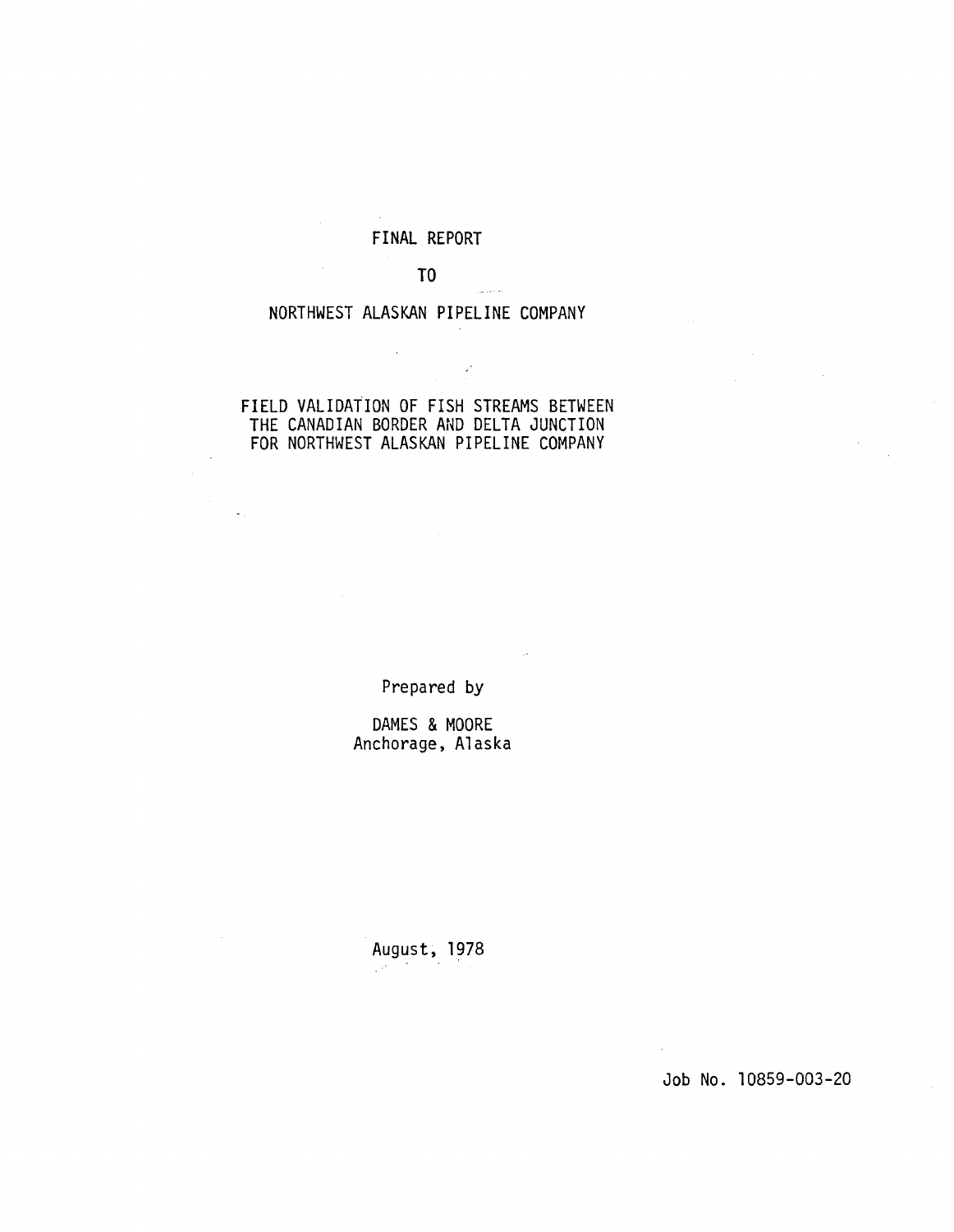# TABLE OF CONTENTS

# Page

| <b>METHODS</b>                                 |                                            |
|------------------------------------------------|--------------------------------------------|
| Selection of Streams and Other Bodies of Water | $\overline{\phantom{a}}$<br>$\overline{2}$ |
|                                                |                                            |
|                                                | 5                                          |
|                                                | 6.                                         |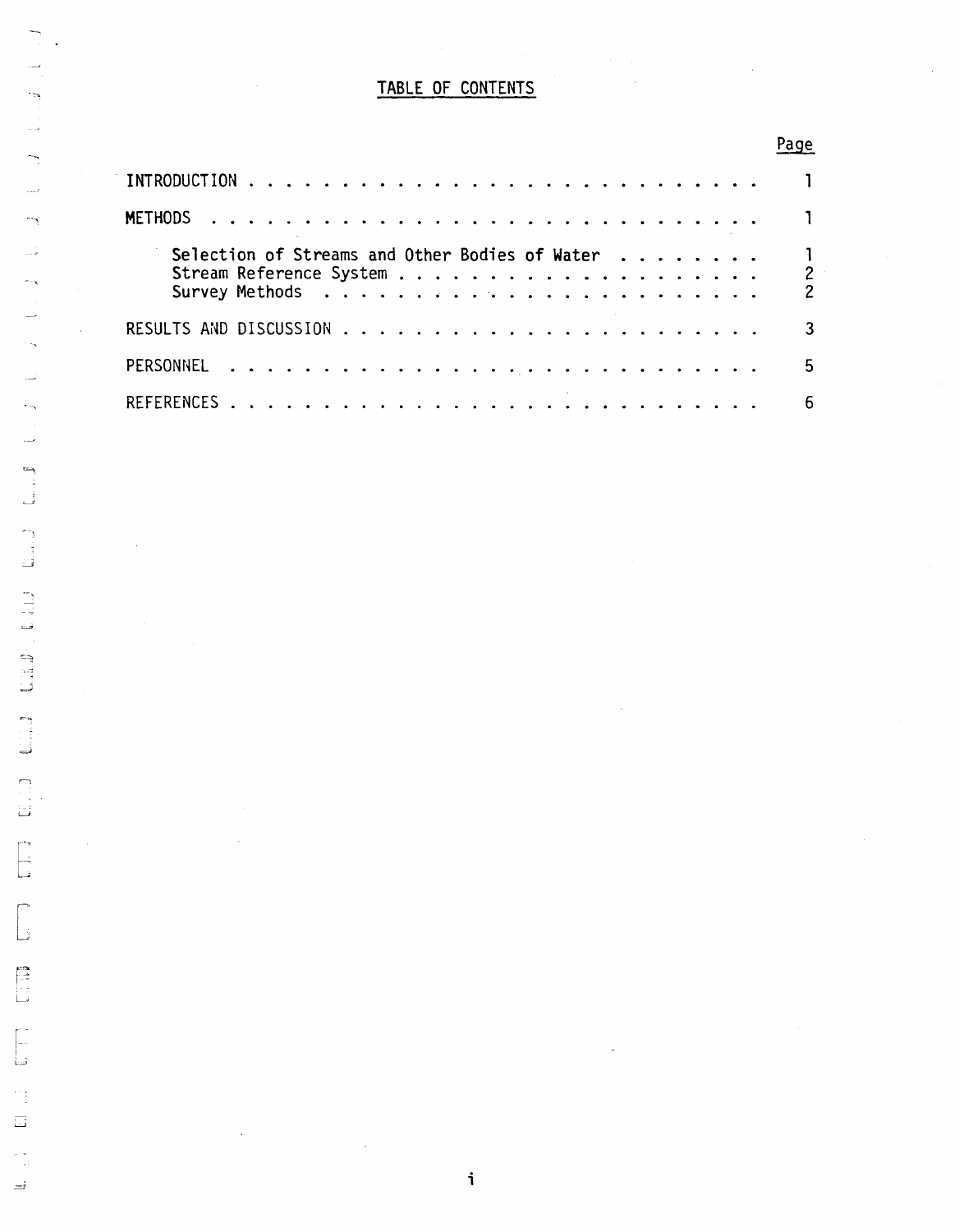# FIELD VALIDATION OF FISH STREAMS BETWEEN THE CANADIAN BORDER AND DELTA JUNCTION FOR NORTHWEST ALASKAN PIPELINE COMPANY

# INTRODUCTION

State and Federal agencies require special provisions for the design and timing of pipeline construction that impacts bodies of water containing fish. Since last minute changes in design or scheduling due to the late discovery of fish in a stream can cause expensive delays, it is to the advantage of the pipeline builder to have early knowledge of all bodies of water containing fish along his proposed pipeline route so that construction planning can take fisheries considerations into account. Several prior studies and/or reviews of the fish resources along the Northwest Gas Pipeline route between Delta Junction and the Canadian border have been completed (Van Hyning, 1976 and 1978; Valdez, 1976; and Pearse, 1978). These studies have concentrated primarily on the larger streams or lakes with obvious fish potential. Dames & Moore learned during construction of the Alyeska oil pipeline that it was often the small streams that created difficulties because fish resources were not obvious and were not discovered until construction was well underway. For this reason the present study addressed itself only to those streams or lakes where the presence of fish had not been previously documented. The primary purpose was simply to establish the presence or absence of fish for all bodies of water that will be crossed or encroached upon by the gas pipeline within the study area. The intent of this study was to provide Northwest Pipeline Company with a complete list of fish streams for the pipeline route. This report covers that portion of the route between the Canadian border and Delta Junction, Alaska.

# METHODS

# SELECTION OF STREAMS AND OTHER BODIES OF WATER

Prior to beginning field work, a preliminary list of possible streams and lakes was compiled using information from aerial photos,

 $1<sup>1</sup>$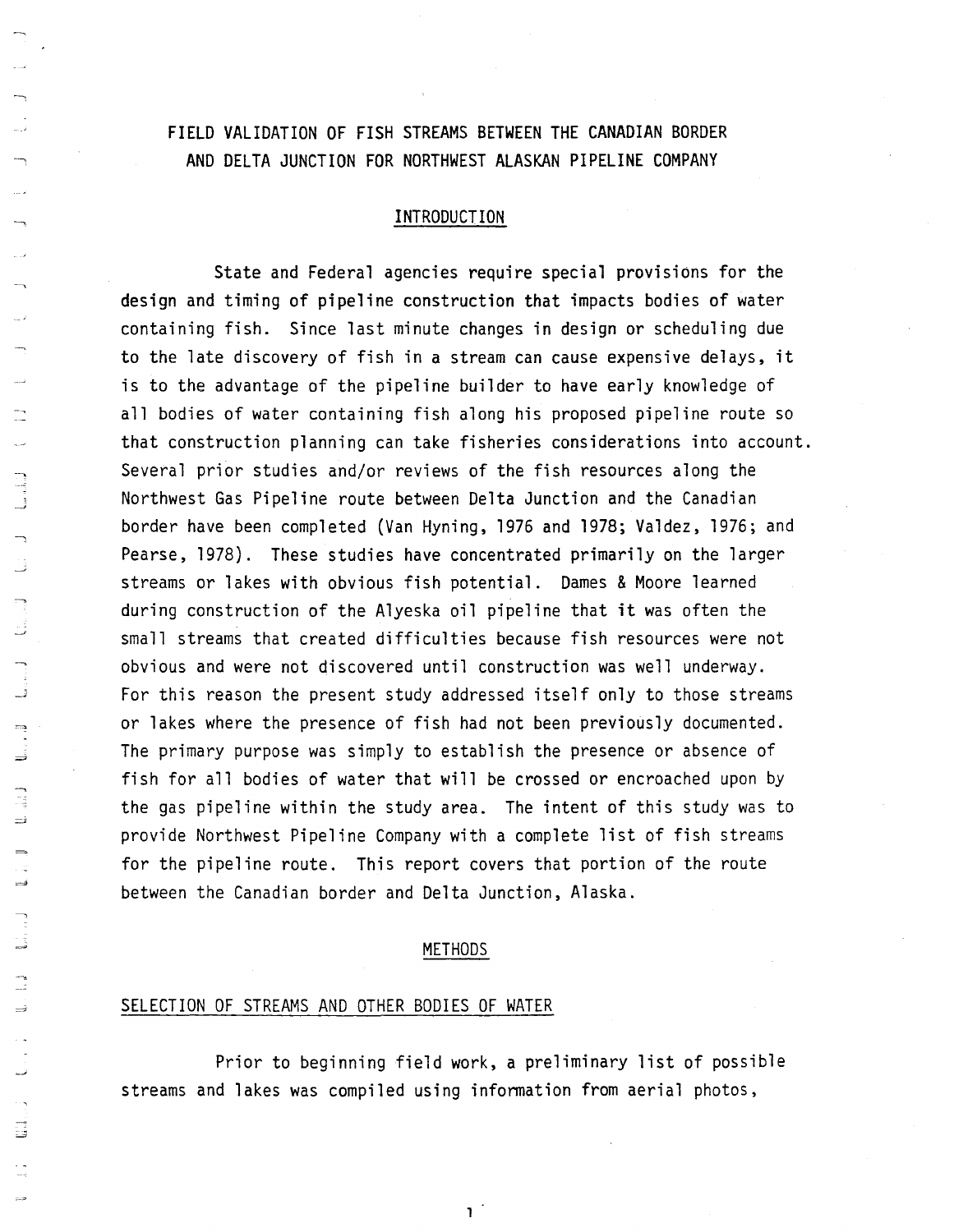topographic maps, and Northwest Alaskan Pipeline Company photo-mosaic alignment sheets. The list was used as a guide to potential streams along the pipeline route especially in those areas where the proposed pipeline route does not closely follow the Alaskan Highway. Extensive portions of the pipeline route are in close enough proximity to the highway so that drainages crossing the highway can be assumed to also cross the pipeline route. In such areas basic reconnaissance was accomplished adjacent to the highway. All streams containing more than negligible flow were evaluated at the highway and at the pipeline crossing. A significant number of streams were identified in the field that had not been noted from map and photo examination.

# STREAM REFERENCE SYSTEM

The locations of bodies of water were referenced primarily to Northwest Alaskan Pipeline Company alignment sheets, Series l500-P. These sheets provide pipeline mileposts and survey station numbers originating at Delta Junction and proceeding eastward. Streams were also identified by Alaska Highway mileposts to the nearest tenth of a mile. In the case of streams that cross both the pipeline and highway, the highway milepost was provided for the location where the stream crosses the highway. The highway milepost roughly opposite the pipeline location was used to identify lakes or streams that do not cross the highway.

### SURVEY METHODS

### PHYSICAL DATA

The following physical data were collected for each stream or lake: temperature, depth, width (surface area for lakes), current velocity, flow volume, bed characteristics and bank characteristics. Velocity and flow values were primarily subjective estimates; the small water volume and irregular channel characteristics of most of the streams

2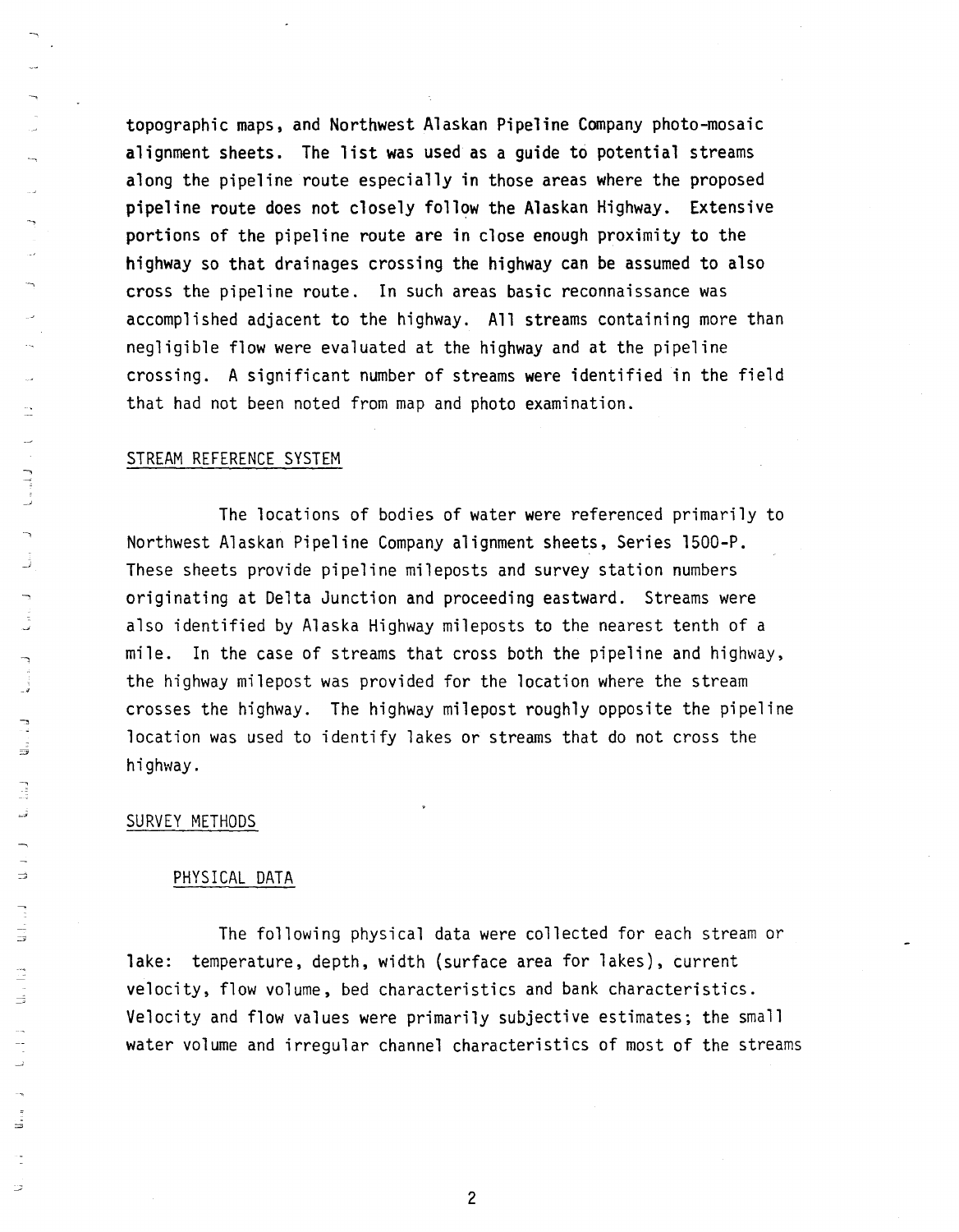made quantitative determinations difficult. Furthermore, the volume of water in the small streams fluctuated widely on a day-to-day basis suggesting that accurate one-time measurements would not be meaningful.

# FISH SURVEYS

All waters judged to have any potential as fish habitat were sampled. The primary sampling method used to determine fish presence was electroshocking using a Smith-Root Type VII backpack shocker. The amount of effort spent on anyone body of water was dependent on site characteristics. More promising waters generally received more effort than those with marginal habitat. As a minimum, streams were usually shocked in selected stretches both above and below the pipeline crossing and, when appropriate, above and below the highway crossing. Seining with a lO-foot fine-mesh beach seine was used as an alternate sampling method in some situations where the backpack shocker was not appropriate or practical.

# RESULTS AND DISCUSSION

The results of the study are tabulated for each stream and lake in sequential order from west to east. All streams and lakes are listed even if they were found to be dry or otherwise unsuitable as fish habitat. The stream inventory includes:

- 58 dry streams or bodies of water that were definitely not fish habitat (not sampled for fish presence and no physical data collected).
- 14 streams with minimal flow that did not contain viable fish habitat at the time of the study (physical data collected but not sampled for fish presence).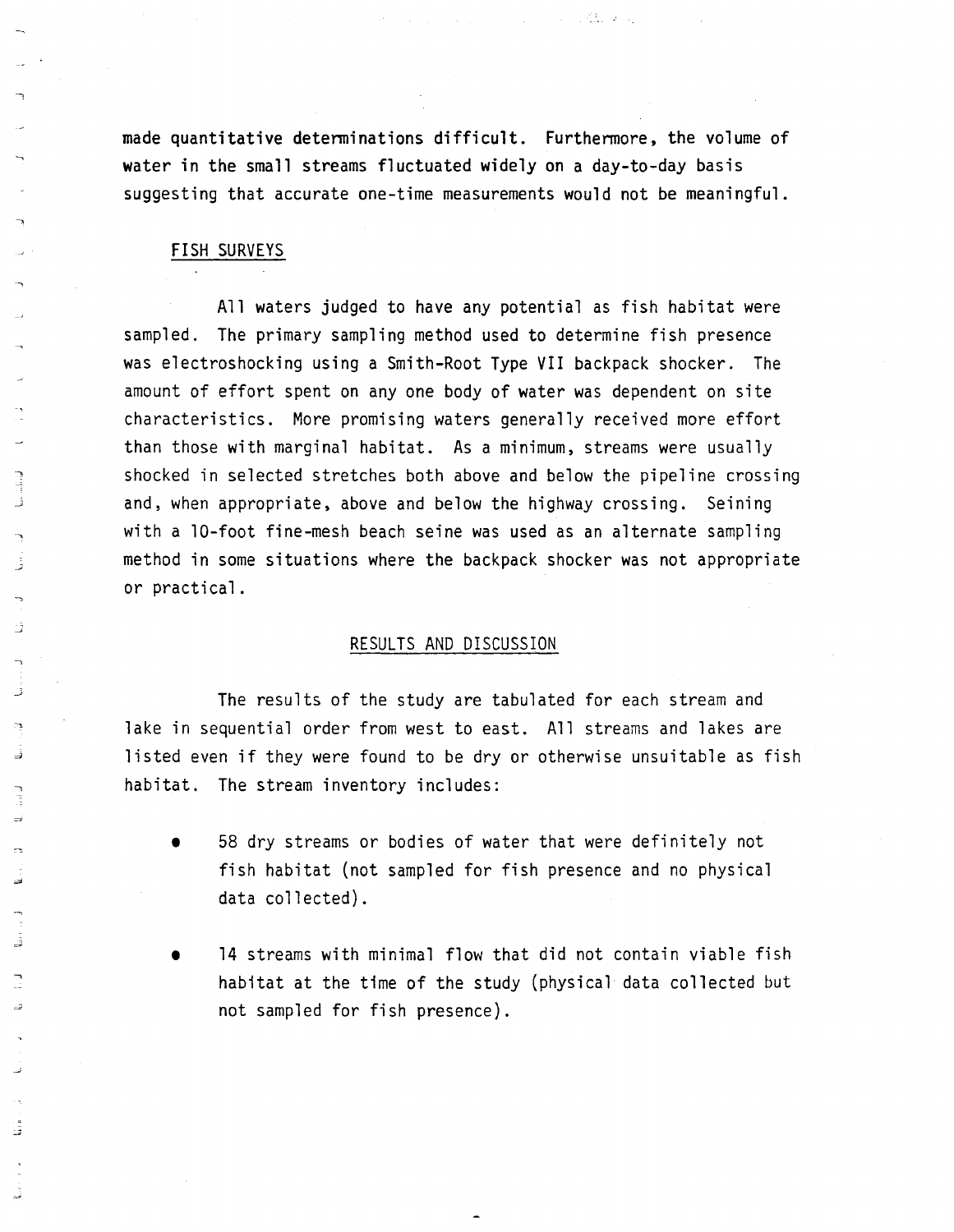• 63 streams and lakes that appeared to contain viable fish habitat (sampled for fish presence).

Of the latter category, only one stream was found to contain fish (N.W. Milepost 92.9). Fair numbers of adult grayling in spawning condition were captured at this location. This stream was sampled only in the vicinity of the highway because the pipeline route was unsurveyed through this segment and inaccessible due to swampy terrain. The proposed pipeline route crosses this fish stream about 750 meters upstream from the highway. Aerial photos show a well defined channel to within 150 meters of the pipeline; therefore, grayling can be assumed to be present to at least that point and possibly at the pipeline itself. The fish population in this stream would be particularly sensitive to disturbance during the spring spawning period (May through June) and during hatching and rearing of young (June and July).

Eight streams were rated by the investigators as being good fish habitat although no fish were observed. Reasons for the lack of fish were not conclusively determined, although four of these streams contained probable blocks to fish passage due to poor placement of highway culverts. An additional eight streams with less favorable fish habitat also contained probable fish blocks at the highway. In some cases the downstream ends of these culverts were perched above the streambed creating definite fish blocks, and in other cases culverts were steeply sloped causing water velocities that would prohibit passage of fish. Some of the streams crossed by the Alaska Highway may have had traditional grayling populations whose spawning grounds were cut off by highway construction leading to eventual elimination of those populations.

It is possible that some of the streams contain fishery resources that were not detected by this study. Grayling spawners, the most likely inhabitants of the smaller streams, may have passed upstream of the sampling locations. However, the water temperatures in the flowing systems ranged from  $1^{\circ}$  to 8°C. ( $\bar{x}$  = 4°C.) which corresponds with the

4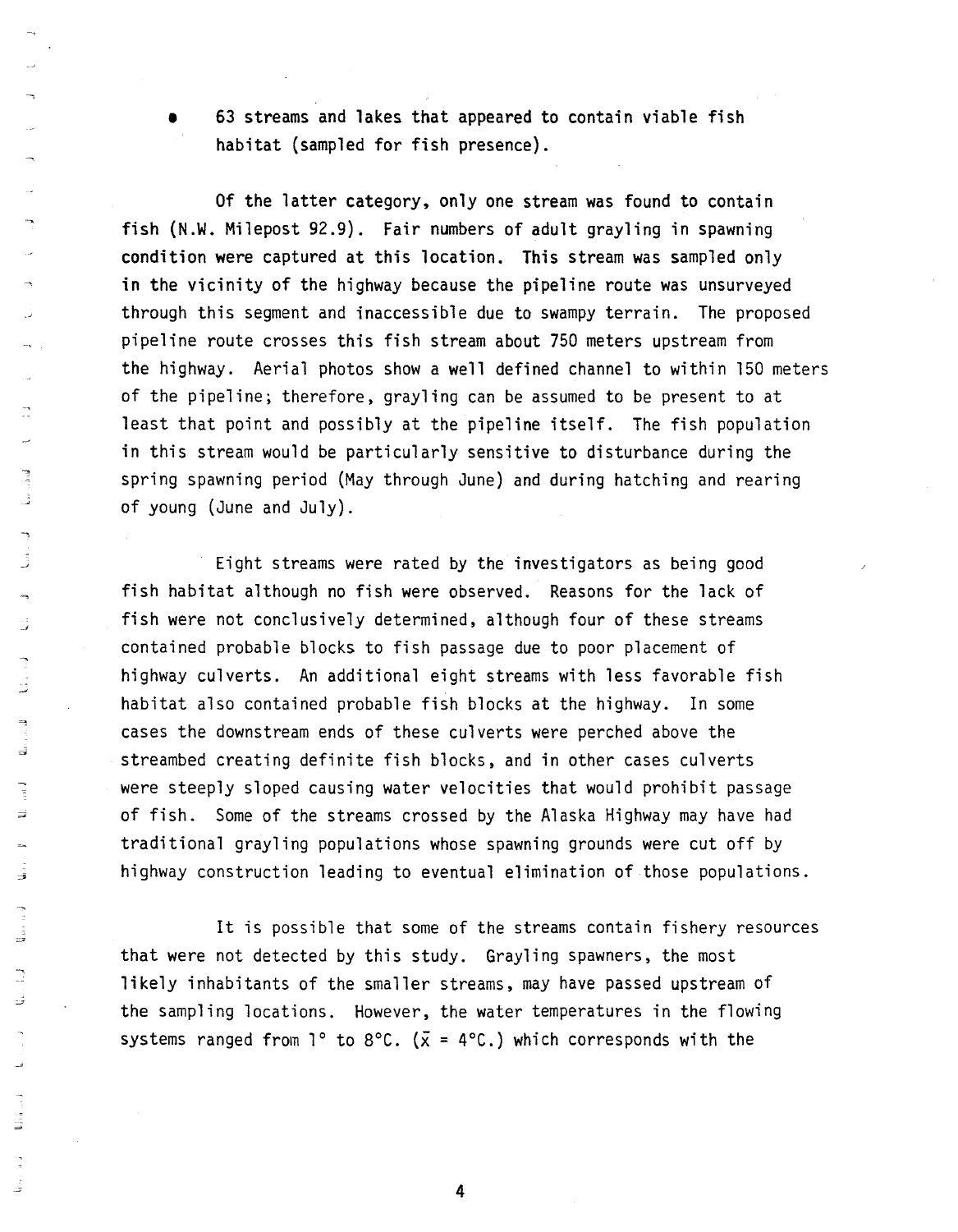temperatures at which grayling are known to move into smaller streams (Netsch, 1975; Mac Phee and Watts, 1975). It seems likely that if sizable grayling populations were present in these streams, they would have been detected by the methods employed. Nevertheless, it is recommended that the streams rated as good fish habitat should be re-investigated during "the spring of 1979 to evaluate fish presence. Future investigations should occur earlier than the 1978 studies and be carefully timed to coincide with local breakup conditions in order to maximize the likelihood of detecting migrating grayling.

### PERSONNEL

This project was directed by James E. Hemming, Dames & Moore, Anchorage. Field investigations were carried out by Dr. Jonathan Houghton of Dames & Moore, Seattle and Mr. John Morsell of Dames & Moore, Anchorage.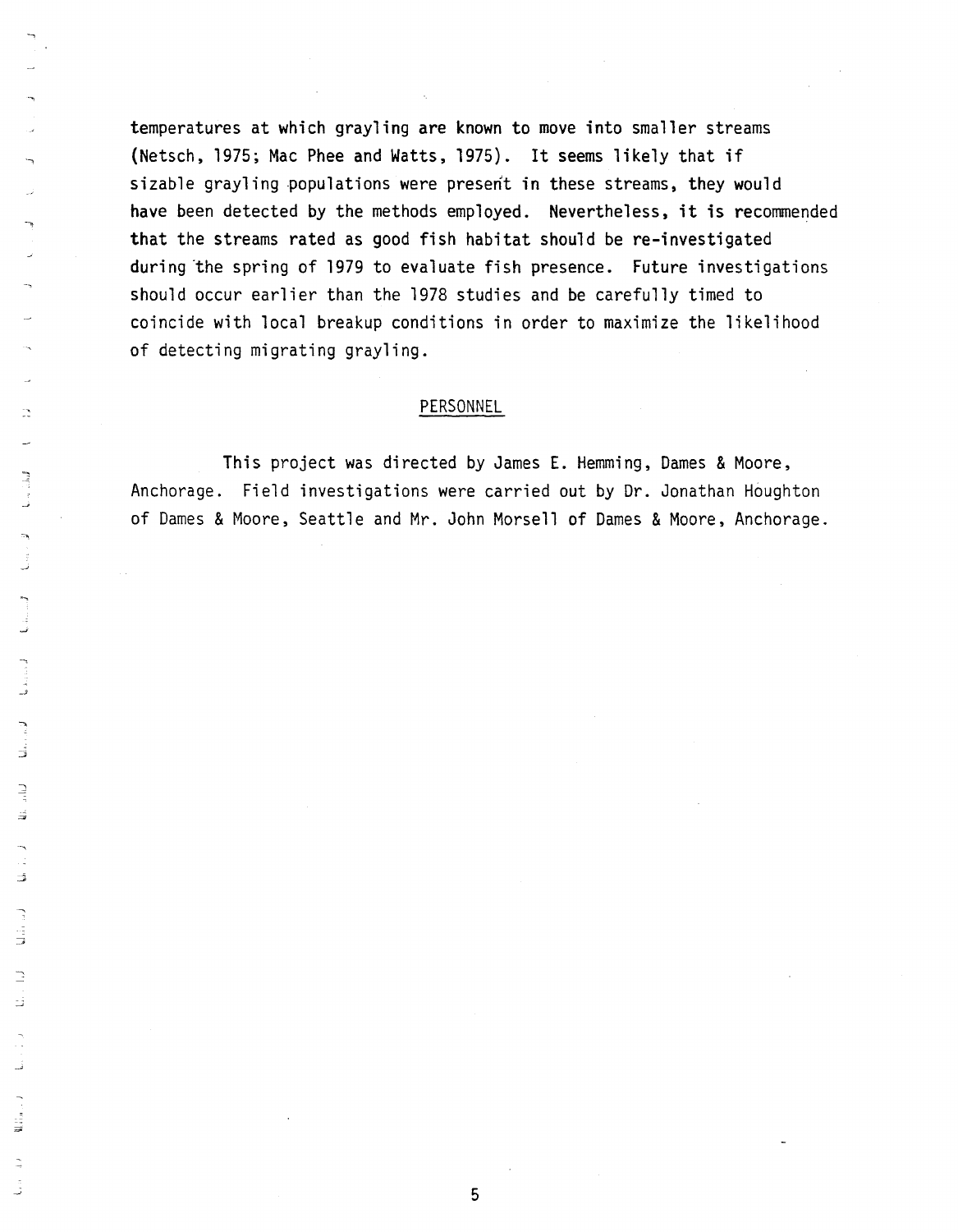# REFERENCES

- Mac Phee, C. and F. J. Watts, 1975. Swimming performance of arctic grayling in highway culverts. Progress Rep. to U.S. Fish and Wildlife Serv., Contract No. 14-16-0001-5207. Anchorage, Ak. 39 pp.
- Netsch, N. F., 1975. Fishery Resources of waters along the route of the trans-Alaska pipeline between Yukon River and Atigun Pass in north central Alaska. Resource Publ. 124, U.S. Fish and Wildl. Serv. Washington. 45 pp.
- Pearse, G. A., 1978. Summary of fishery survey data between Delta Junction and Canadian border. Alaska Department of Fish and Game.
- Valdez, R. A., 1976. Fisheries survey of Tanana River tributaries along the Alcan gas pipeline route. Bio/West, Inc. Logan, Utah. Prepared for Gulf Interstate Engineering. 59 pp.
- Van Hyning, J. M., 1976. A reconnaissance of the fish resources of the Northwest Pipeline Corporation corridor - Alaska border to Delta Junction. Prepared for Gulf Interstate Engineering Company. 28 pp.
	- Van Hyning, J. M., 1978. Fall and winter studies of fish in the upper Tanana River drainage. Interim Summary Report to the Northwest Alaskan Pipeline Company. 16 pp.

..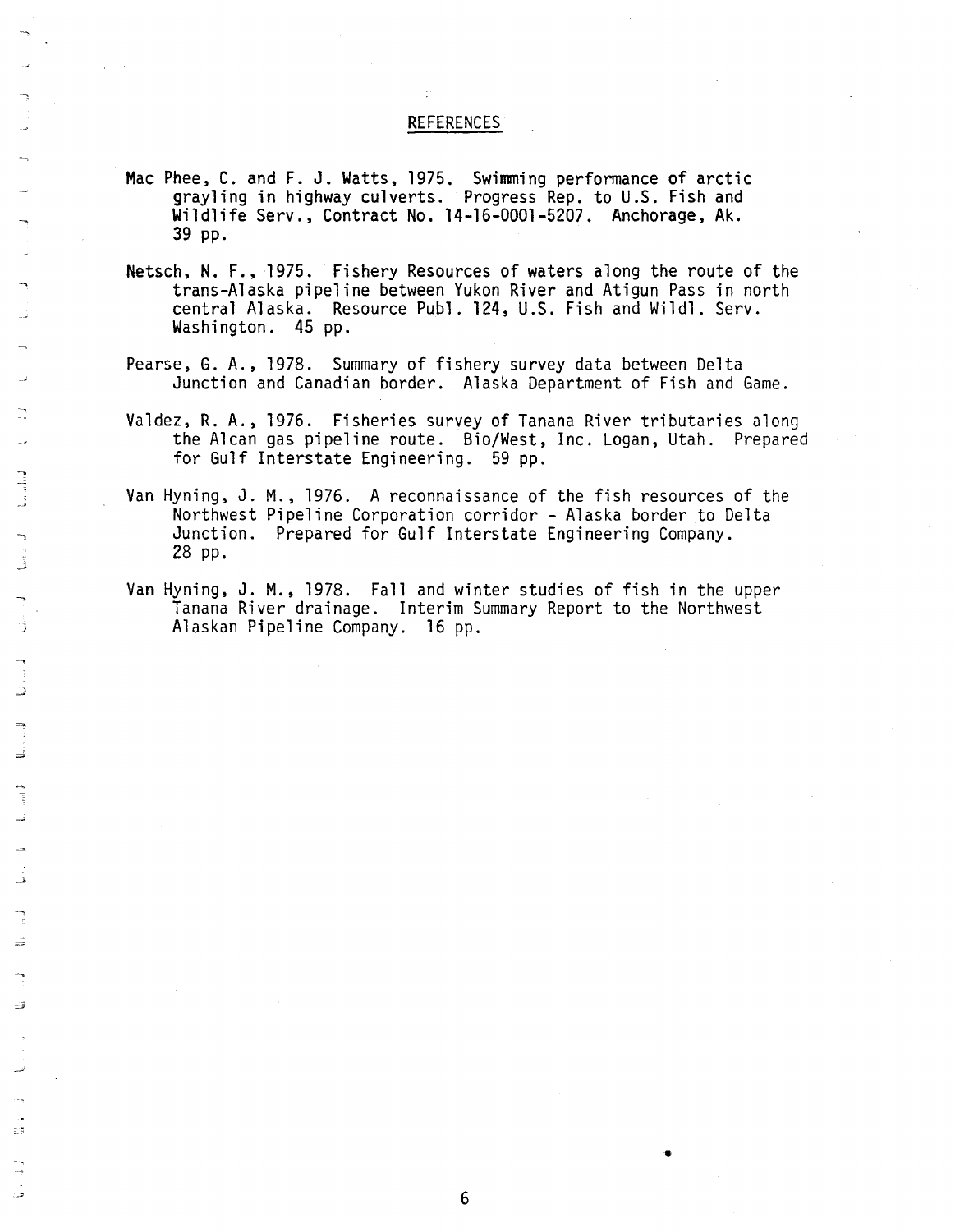### $\mathbb{Q}_1 \subset \mathbb{Z}^3$ m:." [ ,) lI, I.J ull ,J <sup>u</sup> <sup>t</sup> <sup>J</sup> <sup>u</sup> ~,JI l, l,J L, ,j l" ,IIJ <sup>j</sup> <sup>j</sup> <sup>J</sup>

 $\sim 100$  km s  $^{-1}$ 

 $\sim$ 

### DAMES & MOORE/NORTIlWEST P{PELINE CORPORATION SMALL STREAM SURVEY REPORT FORM

|  |  |  |  | Survey Number 1, Delta Junction to the Canadian Border, May 30 - June 12, 1978 |  |  |  |  |  |  |  |  |  |  |
|--|--|--|--|--------------------------------------------------------------------------------|--|--|--|--|--|--|--|--|--|--|
|--|--|--|--|--------------------------------------------------------------------------------|--|--|--|--|--|--|--|--|--|--|

Stream location

|                                | <b>Stream Lutation</b>         |                        |                              |                          |                           |                             |                             |                   |                         |                          |                                                                                                                      |
|--------------------------------|--------------------------------|------------------------|------------------------------|--------------------------|---------------------------|-----------------------------|-----------------------------|-------------------|-------------------------|--------------------------|----------------------------------------------------------------------------------------------------------------------|
| Alaska<br>Highway<br>Mile Post | Northwest<br>Survey<br>Station | Northwest<br>Mile Post | Temperature<br>$(C^{\circ})$ | Depth<br>$(\mathsf{cm})$ | Width <sup>1</sup><br>(m) | Velocity<br>(m/s)           | Flow<br>$(m^3/s)$           | Bed               | Bank                    | Fish<br><b>Species</b>   | Notes                                                                                                                |
| 1411.1                         | 534+00                         | 10.1                   | $- -$                        | $ -$                     | $\sim$ $-$                | $- -$                       | $\sim$ $-$                  | --                | $\sim$ $\sim$           | $\sim$ $\sim$            | Dry $5/31, 6/3$                                                                                                      |
| 1407.2                         | 752+20                         | 14.2                   |                              | $\overline{\phantom{a}}$ | $\overline{\phantom{a}}$  | $- -$                       | $- -$                       | --                | $\sim$ $-$              | $\frac{1}{2}$            | Dry $5/31$ , $6/3$                                                                                                   |
| 1403.9                         | 933+00                         | 17.7                   | --                           | $-$                      | --                        | $- -$                       | --                          | $- -$             | --                      | $\qquad \qquad -$        | Dry $5/31, 6/3$                                                                                                      |
| 1400.1                         | $1133 + 26$                    | 21.5                   | --                           | $\overline{\phantom{a}}$ | $\frac{1}{2}$             | --                          | --                          | $-1$              | --                      | $\sim$ $\sim$            | Dry 5/31, 6/3                                                                                                        |
| 1398.5                         | $1217+40$                      | .23.0                  | --                           | --                       | $\frac{1}{2}$             | --                          | $ -$                        | --                | --                      | $\overline{\phantom{m}}$ | Dry $5/31, 6/3$                                                                                                      |
| 1397.3                         | $1275+92$                      | 24.2                   | $- -$                        | $ -$                     | $-$                       | $- -$                       | $-$                         | --                | $- -$                   | $-$                      | Dry 5/31, 6/3                                                                                                        |
| 1392.1                         | $1563+00$                      | 29.6                   | $ -$                         | $ -$                     | $\sim$ $-$                | $-$                         | $ -$                        | $-1$              | --                      | $\overline{\phantom{m}}$ | Dry 5/31, 6/3                                                                                                        |
| 1391.8                         | 1474+00                        | 29.8                   | $- -$                        | --                       | $- -$                     | --                          | --                          | --                | $\frac{1}{2}$           | $\cdots$                 | Dry $5/31$ , $6/3$                                                                                                   |
| 1390.4                         | 1644+00                        | 31.1                   | $- -$                        | ---                      | $\sim$ $\sim$             | $- -$                       | $-$                         | --                | --                      | $- -$                    | Dry 5/31, 6/3                                                                                                        |
| 1387.9                         | 1776+40                        | 33.6                   | $- -$                        | --                       | $ -$                      | $ -$                        | $-$                         | --                | --                      | $\overline{\phantom{a}}$ | Dry 5/31, 6/3                                                                                                        |
| 1385.8                         | 1887+42                        | 35.7                   | --                           | $- -$                    | $- -$                     | $- -$                       | --                          | $- -$             | $-$                     | $\frac{1}{2}$            | $Dry$ 6/1                                                                                                            |
| 1385.7                         | 1890+80                        | 35.8                   |                              | $- -$                    | $- -$                     | $- -$                       | $- -$                       | --                |                         | $-\cdot$                 | Dry $6/1$                                                                                                            |
| 1385.7                         | 1894+29                        | 35.9                   |                              | $ -$                     | $- -$                     | $- -$                       | $\rightarrow$ $\rightarrow$ | --                |                         | $\sim$ $-$               | Standing water only 6/1                                                                                              |
| 1385.6                         | 1900+80                        | 36.0                   | Unknown                      | 200                      | 7000                      | $- -$                       | $- -$                       | Grass-mud         | Grass                   | Unknown                  | Not sampled. Isolated pond<br>150 ft. west of Haines r.o.w<br>Two pair scaup and one pair<br>horned grebes observed. |
| 1385.2                         | 1917+00                        | 36.3                   | 14                           | 200                      | 3000 <sup>1</sup>         | --                          |                             | Grass-mud         | Grass-shrub             | <b>None</b>              | Shocked. Isolated pond.<br>Beaver use, 1 beaver or<br>muskrat observed. Two pair<br>bufflehead observed.             |
| 1384.9                         | 1933+30                        | 36.6                   | $\mathbf{2}$                 | $10 - 30$                | 1                         | $0.3 - 0.9$                 | .06                         | Silt to<br>gravel | Incised.<br>Mossy soil. | None                     | Shocked. Possible fish<br>habitat.                                                                                   |
| 1384.1                         | 1973+60                        | 37.4                   | 14                           | 200                      | 5600 <sup>1</sup>         | $-1$                        | --                          | Grass-mud         | Grass                   | None                     | Shocked. Isolated pond.<br>One pair bufflehead, 1<br>green-winged teal observed.                                     |
| 1383.8                         | 1985+60                        | 37.6                   | 15                           | 200                      | 2100 <sup>1</sup>         | $\rightarrow$ $\rightarrow$ | $-$                         | Grass-mud         | Grass                   | <b>None</b>              | Shocked. Isolated pond.<br>One bufflehead observed.                                                                  |
| 1383.6                         | 2009+40                        | 38.1                   | 13                           | 100                      | 4001                      |                             | $\ddotsc$                   | Grass-mud         | Grass                   | None                     | Shocked. Isolated pond.                                                                                              |
| 1382.9                         | 2039+40                        | 38.7                   | $\mathbf{2}$                 | 10                       | $\mathbf{1}$              | $0.3 - 0.6$                 | 0.003                       | Grass-moss        | Grass-moss              | None                     | Shocked. Continuous flow<br>at highway but discontinuous<br>at pipeline r.o.w.                                       |
| 1382.7                         | 2056+70                        | 38.9                   | $\mathbf{2}$                 | $10 - 20$                | 0.5                       | $0.1 - 0.3$                 | 0.003                       | Grass             | Grass                   | None                     | Not sampled, Unlikely fish<br>habitat.                                                                               |

 $\frac{1}{2}$  For ponds surface area in  $m^2$  is given.

 $\sim$ 

 $\sim$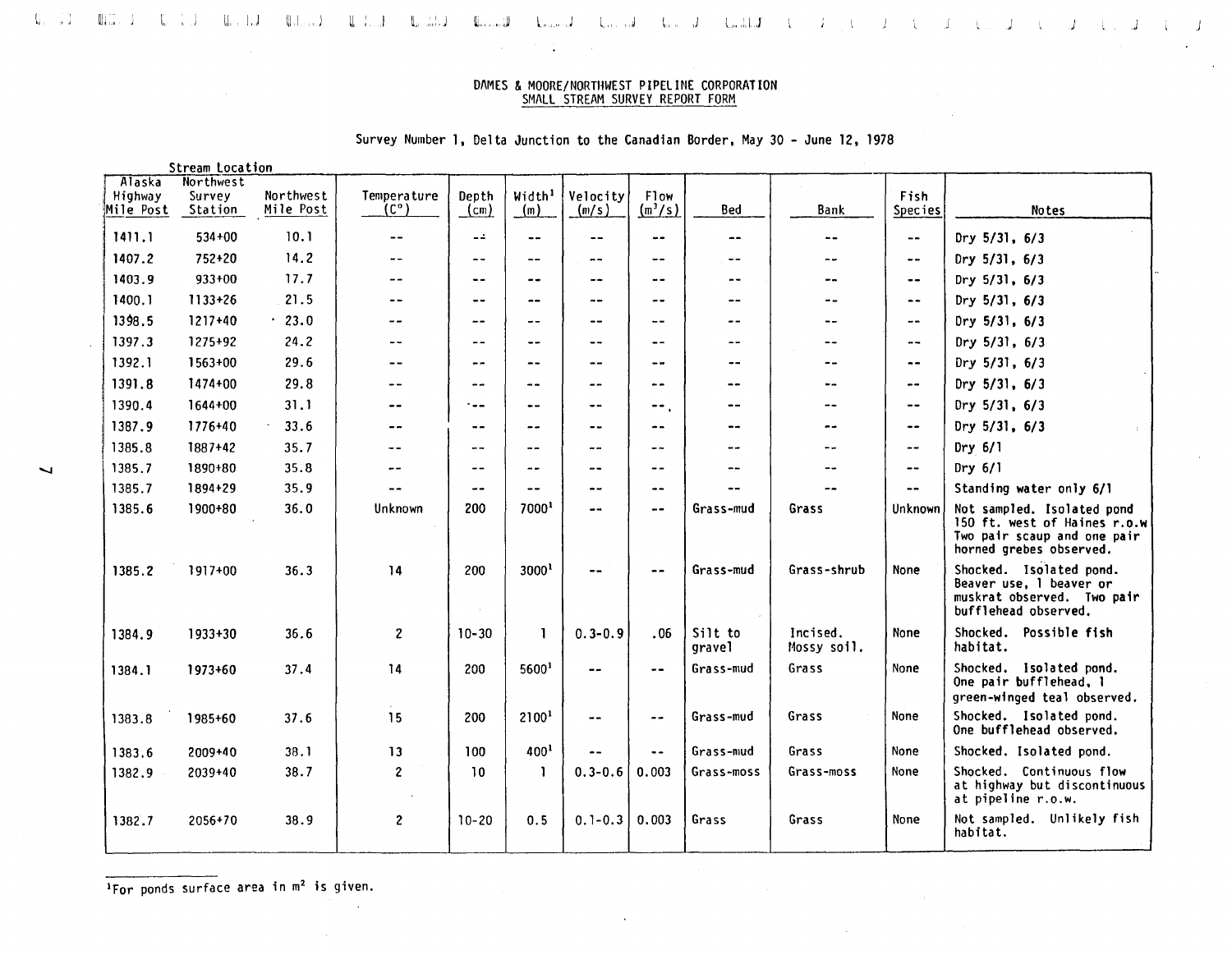#### $\mathbf{Q}_{\mathrm{eff}}$  and  $\mathbf{J}_{\mathrm{eff}}$ the state of the field there is a  $\mathbb{R}$  and  $\mathbb{R}$  is the second of the second term in the second term in the second term in  $\mathbb{R}$  $J = V$  $\mathbf{J} = \mathbf{U}$ Judit Jud  $\mathcal{L}$

### DAMES & MOORE/NORTHWEST PIPELINE CORPORATION SMALL STREAM SURVEY REPORT FORM (Cont.)

- J

 $\frac{1}{\sqrt{2}}$ 

# Survey Number 1, Delta Junction to the Canadian Border, May 30 - June 12, 1978

Stream Location

|                                | <b>SULCOM LUCALION</b>         |                        |                            |               |                                    |                              |                          |                      |                                 |                        |                                                                                                                                          |
|--------------------------------|--------------------------------|------------------------|----------------------------|---------------|------------------------------------|------------------------------|--------------------------|----------------------|---------------------------------|------------------------|------------------------------------------------------------------------------------------------------------------------------------------|
| Alaska<br>Highway<br>Mile Post | Northwest<br>Survey<br>Station | Northwest<br>Mile Post | Temperature<br>(c°)        | Depth<br>(cm) | Width <sup>1</sup><br>(m)          | Velocity<br>(m/s)            | F1ow<br>$\binom{m^3}{s}$ | Bed                  | Bank                            | Fish<br><b>Species</b> | Notes                                                                                                                                    |
| 1382.4                         | 2065+20                        | 39.2                   | 4                          | $10 - 20$     | 0.5                                | $0.1 - 0.3$                  | 0.003                    | Grass                | Grass                           | <b>None</b>            | Not sampled. Unlikely fish<br>habitat.                                                                                                   |
| 1382.3                         | 2068+20                        | 39.2                   | 15 pond<br>6 inlet         | 100<br>10     | 460 <sup>1</sup><br>1 <sub>m</sub> | 0.3                          | 0.003                    | Grass-mud            | Grass                           | None                   | Shocked. Pond adjacent to<br>r.o.w. with inlet that<br>crosses r.o.w.                                                                    |
| '1381.4                        | $2112+00$                      | 40.0                   | 15                         | 100-150       | 21001                              | $- -$                        | $-$                      | Mud-<br>Equisetum sp | Grass-<br>Equisetum sp.         | None                   | Shocked. Isolated pond.                                                                                                                  |
| 1381.3                         | 2120+00                        | 40.1                   | 4                          | $5 - 20$      | $0.2 - 0.5$                        | $0.1 - 0.3$                  | 0.003                    | Grass                | Grass                           | None                   | Shocked. Unlikely fish<br>habitat.                                                                                                       |
| 1381.0                         | 2138+80                        | 40.5                   | Unknown                    | 100-200       | 900 <sup>1</sup>                   |                              | --                       | Grass-mud            | Marsh                           | <b>None</b>            | Not sampled. Dying lake.                                                                                                                 |
| 1377.0                         | 2347+40                        | 44.4                   | $\overline{7}$             | $5 - 20$      | $0.5 - 1.5$                        | $0.3 - 0.9$                  | 0.06                     | Grass-moss           | Soil-moss-<br>grass             | None                   | Shocked. Possible fish<br>habitat but little spawning<br>potential above highway.                                                        |
| 1373.1                         | 2546+40                        | 48.2                   | $\mathbf{3}$               | $5 - 15$      | $0.5 - 2$                          | $0.3 - 0.6$                  | 0.003                    | Grass-mud            | Grass                           | None                   | Shocked. Unlikely fish<br>habitat.                                                                                                       |
| 1372.4                         | 2584+20                        | 48.9                   | --                         | $\sim$ $\sim$ | --                                 | --                           | $\qquad \qquad -$        | $\frac{1}{2}$        |                                 | --                     | Dry $6/2$                                                                                                                                |
| 1369.5                         | 2730+60                        | 51.7                   | $- -$                      | --            | --                                 | --                           | $- -$                    | --                   |                                 | --                     | Dry $6/2$                                                                                                                                |
| 1366.7                         | 2889+10                        | 54.7                   | $- -$                      | --            |                                    |                              |                          |                      |                                 | --                     | Dry $6/2$                                                                                                                                |
| 1364.4                         | $3003 + 80$                    | 56.9                   | 4                          | $20 - 150$    | $1.5 - 4$                          | $0.3 - 1.8$                  | 0.2                      | Silt to<br>gravel    | Soil and var-<br>ied vegetation | None                   | Shocked above and below<br>highway. Appeared to be<br>good fish habitat. Clear<br>brown water. Highway cul-<br>vert could be fish block. |
| 1363.4                         | 2990+40                        | 57.9                   | 12                         | $10 - 20$     | 0.3                                | $\qquad \qquad \blacksquare$ | Neali-<br>qible          | Grass                | Grass                           | None                   | Not sampled. Unlikely fish<br>habitat.                                                                                                   |
| 1363.1                         | $3063+40$                      | 58.1                   | $\overline{\phantom{a}}$ . | $-$           |                                    |                              | --                       |                      |                                 | $\sim$ $\sim$          | Standing water only. 6/3                                                                                                                 |
| 1361.7                         | 3115+20                        | 59.0                   | 6                          | $10 - 50$     | $0.3 - 1$                          | $0.1 - 0.6$                  | 0.003                    | Grass-mud            | Grass                           | None                   | Shocked. Unlikely fish<br>habitat, marshy area.                                                                                          |
| 1361.7                         | 3125+20                        | 59.2                   | $\mathbf{2}$               | $30 - 150$    | $0.5 - 4$                          | $0.3 - 0.9$ 0.08             |                          | Mud                  | Grass-mud                       | None                   | Shocked. Possible fish<br>habitat.                                                                                                       |
| 1361.7                         | $3126 + 20$                    | 59.2                   | 6                          | $10 - 50$     | $0.3 - 1$                          | $0.1 - 0.6$                  | 0.01                     | Grass-mud            | Grass                           | None                   | Shocked. Fork of previous<br>stream. Unlikely fish<br>habitat.                                                                           |

 $1$ For ponds surface area in  $m<sup>2</sup>$  is given.

 $\mathcal{A}=\mathcal{A}$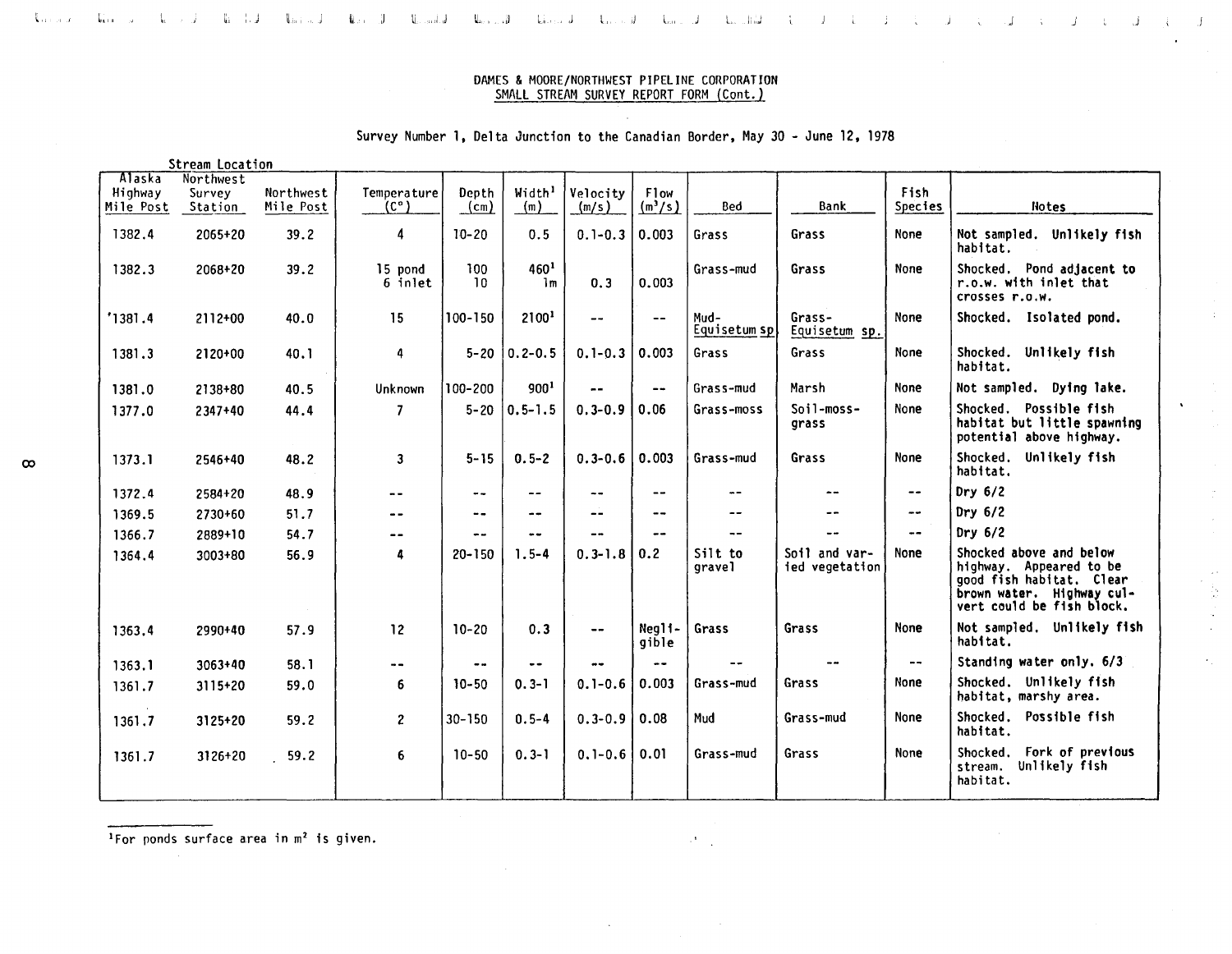#### لمعامل المكتبة المعامل المعامل المعامل الأنسان المستقل المستقل المستقل المستقل المستقلة المعامل المعامل التي ا  $\sim$  1.  $\overline{J}$

# DAM£S & MOORE/NORTflWEST PIPELINE CORPORATION SMALL STREAM SURVEY REPORT FORM (Cont.)

# Survey Number 1, Delta Junction to the Canadian Border. May 30 - June 12, 1978

|                                                      | Stream Location                                                                                                                     |                         |                              |                                        |                                    |                   |                   |                            |                    |                            |                                                                                                                                  |
|------------------------------------------------------|-------------------------------------------------------------------------------------------------------------------------------------|-------------------------|------------------------------|----------------------------------------|------------------------------------|-------------------|-------------------|----------------------------|--------------------|----------------------------|----------------------------------------------------------------------------------------------------------------------------------|
| Alaska<br>Highway<br>Mile Post                       | Northwest<br>Survey<br>Station                                                                                                      | Northwest<br>Mile Post  | Temperature<br>$(C^{\circ})$ | Depth<br>$\frac{\text{(cm)}}{\text{}}$ | Width <sup>1</sup><br>$\mathbf{m}$ | Velocity<br>(m/s) | Flow<br>$(m^3/s)$ | Bed                        | Bank               | Fish<br>Species            | <b>Notes</b>                                                                                                                     |
| 1361.7<br>(sampled<br>at high-<br>way cros-<br>sing) | $3115+20.$<br>$3125+20,$<br>$3126+20 -$<br>these 3<br>streams<br>(see above)<br>merge and<br>cross high-<br>way at one<br>location. | $59.0 - 59.2$<br>$\sim$ | $\overline{7}$               | $20 - 100$                             | $0.5 - 2$                          | $0.3 - 0.9$       | 0.14              | Silt to<br>gravel          | Grass-soil         | None                       | Shocked above and below<br>highway. Appeared to be<br>good fish habitat.                                                         |
| 1352.8                                               | $3603 + 37$                                                                                                                         | 68.3                    | $- -$                        | --                                     |                                    |                   | $-1$              |                            |                    | $\overline{\phantom{a}}$   | Dry $6/2$                                                                                                                        |
| 1352.3                                               | $3634 + 20$                                                                                                                         | 68.8                    | $\mathbf{1}$                 | $10 - 30$                              | $0.5 - 3$                          | $0.2 - 0.6$       | 0.06              | Grass-mud                  | Grass              | <b>None</b>                | Shocked above and below<br>highway. Large pool below<br>culvert. Muskeg area.                                                    |
| 1351.7                                               | 3665+72                                                                                                                             | 69.4                    | $\mathbf{2}$                 | $10 - 50$                              | $0.3 - 1$                          | $0.3 - 0.6$       | 0.01              | Mud                        | Grass              | <b>None</b>                | Not sampled. Unlikely fish<br>habitat.                                                                                           |
| 1351.1                                               | 3699+00                                                                                                                             | 70.1                    | 3 <sup>1</sup>               | $10 - 50$                              | $0.3 - 1$                          | $0.3 - 0.6$       | 0.003             | Grass-mud                  | Grass              | <b>None</b>                | Not sampled. Unlikely fish<br>habitat.                                                                                           |
| 1350.8                                               | 3714+00                                                                                                                             | 70.3                    | $\overline{\mathbf{3}}$      | $20 - 70$                              | $\vert 0.3$ -1.5 $\vert 0.3$ -0.9  |                   | 0.03              | Silt to<br>gravel          | Grass              | <b>None</b>                | Shocked. Marginal fish<br>habitat.                                                                                               |
| 1350.2                                               | 3742+80                                                                                                                             | 70.9                    | 6                            | 10-150                                 | $0.5 - 3$                          | $0.2 - 0.9$       | 0.03              | Silt to<br>qravel          | Grass and<br>shrub | None                       | Shocked. Marginal fish<br>habitat at r.o.w. Large<br>pool below highway culvert.<br>Fish passage probably<br>blocked by culvert. |
| 1350.1                                               | 3748+80                                                                                                                             | 71.0                    | 5                            | $10 - 50$                              | $0.3 - 1$                          | $0.3 - 0.9$       | 0.03              | Gravel                     | Grass-moss         | <b>None</b>                | Seined. Appeared to be<br>fair fish habitat.                                                                                     |
| 1349.4                                               | 3791+60                                                                                                                             | 71.8                    | 3 <sup>1</sup>               | $10 - 30$                              | $0.3 - 1$                          | $0.3 - 0.9$       | 0.01              | Silt to<br>qravel          | Grass              | None                       | Shocked above and below<br>highway. Fish passage<br>blocked by highway culvert.                                                  |
| 1348.5                                               | 3830+60                                                                                                                             | 72.5                    | 20                           | 200                                    | 12001                              | --                | $\frac{1}{2}$     | Mud                        | Grass              | None                       | Seined. Isolated pond.                                                                                                           |
| 1346.5                                               | 3937+49                                                                                                                             | 74.5                    | $- -$                        | $- -$                                  | $- -$                              | $-$               | --                | $\sim$ $\sim$              |                    | $\overline{\phantom{a}}$   | Dry at highway. 6/4                                                                                                              |
| 1345.7                                               | 3972+95                                                                                                                             | 75.2                    | $- -$                        | $\sim$ $\sim$                          | $- -$                              | $-$               | $- -$             | $\overline{\phantom{m}}$ . | $- -$              | $\sim$ $-$                 | Dry at highway. 6/4                                                                                                              |
| 1345.3                                               | 4000+56                                                                                                                             | 75.7                    | --                           | $\rightarrow$ $\rightarrow$            | $- -$                              | $-$               | --                | $- -$                      |                    | $\overline{\phantom{a}}$ . | Dry. $6/4$                                                                                                                       |
| 1345.2                                               | 4003+52                                                                                                                             | 75.8                    |                              | $\sim$ $-$                             | $\sim$ $-$                         | --                | $- -$             |                            |                    | $\frac{1}{2}$              | Dry. $6/4$                                                                                                                       |
|                                                      |                                                                                                                                     |                         |                              |                                        |                                    |                   |                   |                            |                    |                            |                                                                                                                                  |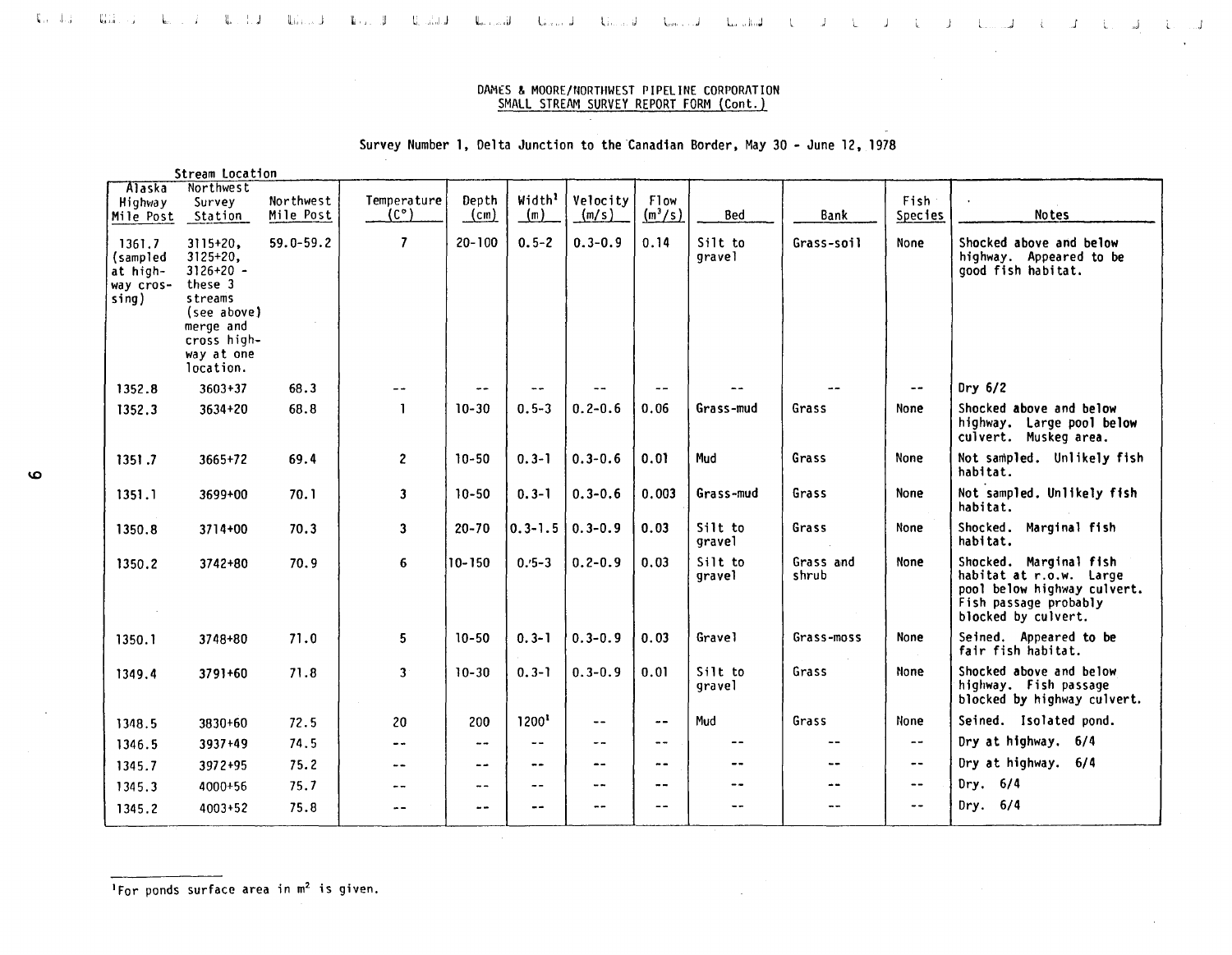# Survey Number 1. Delta Junction to the Canadian Border. May 30 - June 12. 1978

|                                                      | Stream Location                                                              |              |                          |                |                    |             |                                      |                    |                          |                                                 |                                                                                                                                                                   |
|------------------------------------------------------|------------------------------------------------------------------------------|--------------|--------------------------|----------------|--------------------|-------------|--------------------------------------|--------------------|--------------------------|-------------------------------------------------|-------------------------------------------------------------------------------------------------------------------------------------------------------------------|
| Alaska                                               | Northwest                                                                    |              |                          |                |                    |             |                                      |                    |                          |                                                 |                                                                                                                                                                   |
| Highway                                              | Survey                                                                       | Northwest    | Temperature              | Depth          | Width <sup>1</sup> | Velocity    | <b>Flow</b>                          |                    |                          | Fish                                            |                                                                                                                                                                   |
| Mile Post                                            | Station                                                                      | Mile Post    | (c°)                     | (m)            | (m)                | (m/s)       | $(m^3/s)$                            | <b>Bed</b>         | Bank                     | Species                                         | <b>Notes</b>                                                                                                                                                      |
| 1344.1                                               | 4069+60                                                                      | 77.1         | --                       | $-1$           | $\frac{1}{2}$      | $-$         | $\frac{1}{2}$                        | $-1$               | $-1$                     | $\ldots$                                        | Dry. $6/1, 6/4$                                                                                                                                                   |
| 1343.7                                               | 4090+60                                                                      | 77.4         | 9                        | $10 - 30$      | $0.5 - 2$          | $0.1 - 0.6$ | $Hwy = -$<br>0.03<br>R.O.W.<br>0.006 | Silt to<br>cobble  | Grass-mud                | None                                            | Shocked above and below<br>highway. Marginal fish<br>habitat below highway and<br>unlikely habitat above.<br>Fish passage probably<br>blocked by highway culvert. |
| 1343.1                                               | 4119+40                                                                      | 78.0         | $\overline{\phantom{m}}$ | $\sim$ $-$     | $\ddotsc$          | $\cdots$    | $\blacksquare$ .                     | --                 | $\bullet$                | $\overline{\phantom{a}}$                        | Dry. $6/1, 6/4$                                                                                                                                                   |
| 1342.1                                               | 4168+78<br>4189+50                                                           | 78.9<br>79.4 | --<br>$ -$               | $- -$<br>$- -$ | --<br>--           | $ -$<br>--  | --<br>--                             | $-$<br>--          | <br>--                   | $\rightarrow$ $\rightarrow$<br>$- -$            | Multiple channels. All<br>dry 6/1, 6/4.                                                                                                                           |
| 1341.0                                               | 4227+43                                                                      | 80.1         | --                       | $- -$          | --                 |             | $\ddot{\phantom{a}}$                 | --                 | --                       | $\sim$ $\sim$                                   | Dry. $6/1$ , $6/4$                                                                                                                                                |
| 1340.9                                               | 4233+00                                                                      | 80.2         | $-$                      | $- -$          | $ -$               | $-$         |                                      | --                 | --                       | $\frac{1}{2}$                                   | Dry. $6/1$ , $6/4$                                                                                                                                                |
| 1340.0                                               | 4285+30                                                                      | 81.1         | $\sim$ $-$               | $- -$          | --                 | $-$         | --                                   | --                 | $- -$                    | $\overline{\phantom{m}}$                        | Dry. $6/1$ , $6/4$                                                                                                                                                |
| 1339.8                                               | 4296+30                                                                      | 81.3         | $-1$                     | --             | --                 | --          | $- -$                                | --                 | $- -$                    | $\frac{1}{2}$                                   | Intermittent. 6/1                                                                                                                                                 |
| 1338.7                                               | 4326+41                                                                      | 81.9         | $- -$                    | $- -$          | --                 | $-$         | $ -$                                 | $- -$              | --<br>$-$                | $\overline{\phantom{a}}$ .                      | Multiple channals. All                                                                                                                                            |
| 1339.0                                               | 4357+85                                                                      | 82.5         | $-1$                     | $-1$           | --                 | --          | --                                   | --                 |                          | $\qquad \qquad -$                               | dry. $6/1$ , $6/4$                                                                                                                                                |
| 1338.2                                               | 4387+40                                                                      | 83.1         | --                       | $\frac{1}{2}$  | ۰-                 |             | $-1$                                 | --                 | --                       | $\sim$ $\sim$                                   | Dry 6/1, 6/4                                                                                                                                                      |
| 1336.9                                               | 4468+00                                                                      | 84.7         | $\mathbf{3}$             | $10 - 50$      | $0.5 - 1.5$        | $0.1 - 0.6$ | 0.006                                | Silt to<br>sand    | Grass                    | None                                            | Not sampled. Unlikely fish<br>habitat. Ponding on r.o.w.                                                                                                          |
| 1336.9                                               | 4470+20                                                                      | 84.7         | $\overline{7}$           | 10-120         | $0.5 - 2.5$        | $0.1 - 0.3$ | 0.003                                | Silt to<br>gravel  | Grass-mud                | None                                            | Seined. Unlikely fish<br>habitat.                                                                                                                                 |
| 1336.9<br>(sampled<br>at high-<br>way cros-<br>sing) | Streams at<br>$4468+00$ &<br>4470+20<br>join prior<br>to crossing<br>highway | 84.7         | 6                        | $10 - 100$     | $1 - 2$            | $0.2 - 0.9$ | 0.06                                 | Silt to<br>cobbles | Mud-varied<br>vegetation | None                                            | Shocked above and below<br>highway. Appeared to be<br>good fish habitat.                                                                                          |
| 1336.0                                               | 4503+00                                                                      | 85.3         | $\blacksquare$           | $- -$          | $ -$               | --          | $\bullet$                            | --                 |                          | $\rightarrow$ $\rightarrow$                     | No observations. Isolated<br>pond. Unlikely fish habitat                                                                                                          |
| 1333.6                                               | 4595+23                                                                      | 87.0         | --                       | $ -$           | --                 | --          | $\sim$                               | --                 | --                       | $\sim$ $-$                                      | Dry 6/2. Side channel of<br>Yerrick Creek.                                                                                                                        |
| 1333.1                                               | 4625+00                                                                      | 87.6         | Stream 3                 | $5 - 20$       | $0.5 - 1$          | $0.3 - 0.6$ | 0.003                                | Sand to<br>cobble  | Grass                    | None                                            | Shocked. Pond with inlet<br>stream that crosses r.o.w.                                                                                                            |
|                                                      |                                                                              |              | Pond 9                   | 200            | 930 <sup>1</sup>   | --          | $\frac{1}{2}$                        | Grass-mud          | Grass                    | <b>None</b>                                     |                                                                                                                                                                   |
| 1331.9                                               | 4702+45<br>4704+90                                                           | 89.1         | $\qquad \qquad -$<br>$-$ | --<br>--       | $\sim$ $-$<br>--   | --<br>--    | $\frac{1}{2}$<br>$\frac{1}{2}$       | $- -$<br>--        |                          | $\bullet\bullet$<br>$\rightarrow$ $\rightarrow$ | Two channels. Dry at<br>highway. 6/1, 6/4                                                                                                                         |
| 1331.1                                               | 4735+50                                                                      | 89.7         | $\overline{\mathbf{3}}$  | $5 - 20$       | $0.3 - 0.5$        | $0.3 - 0.6$ | 0.003                                | Mud-leaves         | Mud                      | None                                            | Not sampled. Intermittent<br>flow at r.o.w.                                                                                                                       |
|                                                      |                                                                              |              |                          |                |                    |             |                                      |                    |                          |                                                 |                                                                                                                                                                   |

 $1$ For ponds surface area in  $m<sup>2</sup>$  is given.

 $\sim$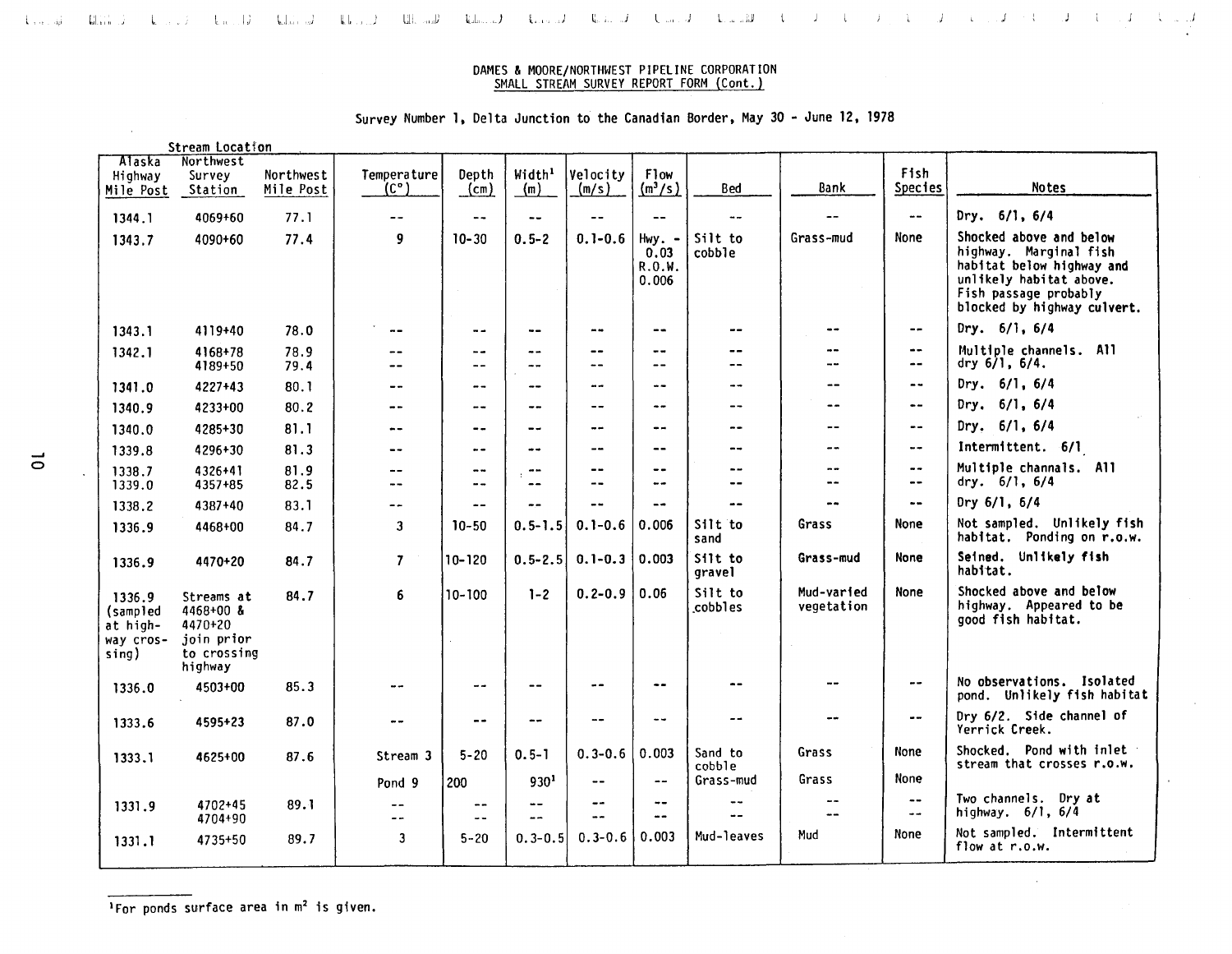

 $J$  .  $J$  .  $J$  .  $J$ 

l.

c-r-: respect to respect the correlation of the correlation of the correlation of the correlation of the correla

# Survey Number I, Delta Junction to the Canadian Border, May 30 - June 12, 1978

|                                                               | <b>Stream Location</b>         |                        |                              |               |                           |                   |                          |                        |                        |                  |                                                                                                                                                                                                                           |
|---------------------------------------------------------------|--------------------------------|------------------------|------------------------------|---------------|---------------------------|-------------------|--------------------------|------------------------|------------------------|------------------|---------------------------------------------------------------------------------------------------------------------------------------------------------------------------------------------------------------------------|
| Alaska<br>Highway<br>Mile Post                                | Northwest<br>Survey<br>Station | Northwest<br>Mile Post | Temperature<br>$(C^{\circ})$ | Depth<br>(cm) | Width <sup>1</sup><br>(m) | Velocity<br>(m/s) | Flow<br>$(m^3/s)$        | Bed                    | <b>Bank</b>            | Fish<br>Species  | <b>Notes</b>                                                                                                                                                                                                              |
| 1330.5                                                        | 4772+00                        | 90.4                   | 6                            | $10 - 30$     | $0.3 - 1$                 | $0.3 - 1.5$       | 0.03                     | Gravel to<br>boulders  | <b>Boulders</b>        | <b>None</b>      | Shocked. Possible fish<br>habitat below highway, high<br>gradient above.                                                                                                                                                  |
| 1330.0                                                        | 4799+70                        | 90.9                   | $\mathbf{1}$                 | $5 - 20$      | $0.2 - 0.5$               | $0.3 - 0.9$       | 0.003                    | Mud-grass              | Mud                    | None             | Not sampled. Unlikely fish<br>habitat.                                                                                                                                                                                    |
| 1329.8                                                        | 4811+45                        | 91.1                   | $\mathbf{2}$                 | $5 - 20$      | $0.2 - 0.5$               | $0.3 - 0.9$       | 0.003                    | Mud-leaves             | Mud                    | None             | Not sampled. Unlikely fish<br>habitat.                                                                                                                                                                                    |
| 1329.5<br>(sampled<br>at high-<br>way)                        | 4826+80 &<br>4287+80           | 91.4                   | 4                            | $10 - 40$     | $1 - 2$                   | $0.6 - 1.8$       | 0.14                     | Cobbles to<br>boulders | Cobbles to<br>boulders | None             | Shocked above and below<br>highway. Appeared to be<br>good fish habitat below<br>highway, high gradient a-<br>bove. Fish passage probably<br>blocked by highway culvert.                                                  |
| W. Fork<br>stream<br>crossing<br>at high-<br>way at<br>1329.5 | 4826+80                        | 91.4                   | 4                            | $5 - 20$      | $0.5 - 1$                 | $0.3 - 0.9$       | 0.01                     | Silt to<br>sand        | Mud                    | None             | Shocked at r.o.w. Possible<br>fish habitat but high<br>gradient.                                                                                                                                                          |
| E. Fork<br>of stream<br>crossing<br>highway at<br>1329.5      | 4827+80                        | 91.4                   | 4                            | $5 - 20$      | $0.5 - 1$                 | $0.6 - 1.2$       | 0.03                     | Sand to<br>cobbles     | Cobbles                | None             | Shocked at r.o.w. Possible<br>fish habitat but high gradi-<br>ient. Divides into several<br>forks at r.o.w.                                                                                                               |
| 1328.2                                                        | 4903+40                        | 92.9                   | $\overline{\mathbf{3}}$      | 20-100        | $0.5 - 3$                 | $0.3 - 0.9$       | 0.14                     | Silt                   | Grass-willow           | Gray-<br>lina    | Shocked above highway cul-<br>vert. Captured 6 grayling<br>from 170-265 nm (fork length)<br>One pair green-winged teal<br>observed. Unable to access<br>pipeline crossing of this<br>stream because of marshy<br>terrain. |
| 1311.5                                                        | 5794+00<br>5814+00             | 109.7<br>110.1         | $- -$                        | $\frac{1}{2}$ | --                        |                   | $\sim$ $\sim$            | $- -$                  |                        | $- -$            | Pipeline crosses same stream<br>3 times. Dry at highway 6/1,<br>6/4.                                                                                                                                                      |
| 1310.6                                                        | 5861+15                        | 111.0                  | $- -$                        | $-$           | --                        |                   | $\rightarrow$            | $- -$                  | $- -$                  | $\bullet\bullet$ | Dry at highway. 6/4, 6/9                                                                                                                                                                                                  |
| 1306.8                                                        | 6065+57                        | 114.9                  | --                           | $-$           | $- -$                     | --                | $\overline{\phantom{a}}$ | $- -$                  | $- -$                  | $-$              | Standing water only 6/5, 6/9                                                                                                                                                                                              |
| 1305.4                                                        | 6130+80                        | 116.3                  | $- -$                        | $\sim$ $-$    | $-1$                      | $- -$             | $\qquad \qquad -$        | $\overline{a}$         |                        | $- -$            | Dry. $6/9$                                                                                                                                                                                                                |
| 1304.5                                                        | $6178+31$                      | 117.0                  | 13                           | $30 - 100$    | 200 <sup>1</sup>          | $\sim$ $-$        | $- -$                    | Grass-mud              | Grass-marsh            | None             | Shocked. Isolated pond.                                                                                                                                                                                                   |
| 1303.7                                                        | 6221+25                        | 117.8                  | $-$                          | $ -$          | --                        |                   | $ -$                     | --                     | $\sim$ $\sim$          | $- -$            | Standing water only. 6/5                                                                                                                                                                                                  |

....

IFor ponds surface area in m<sup>2</sup> is given.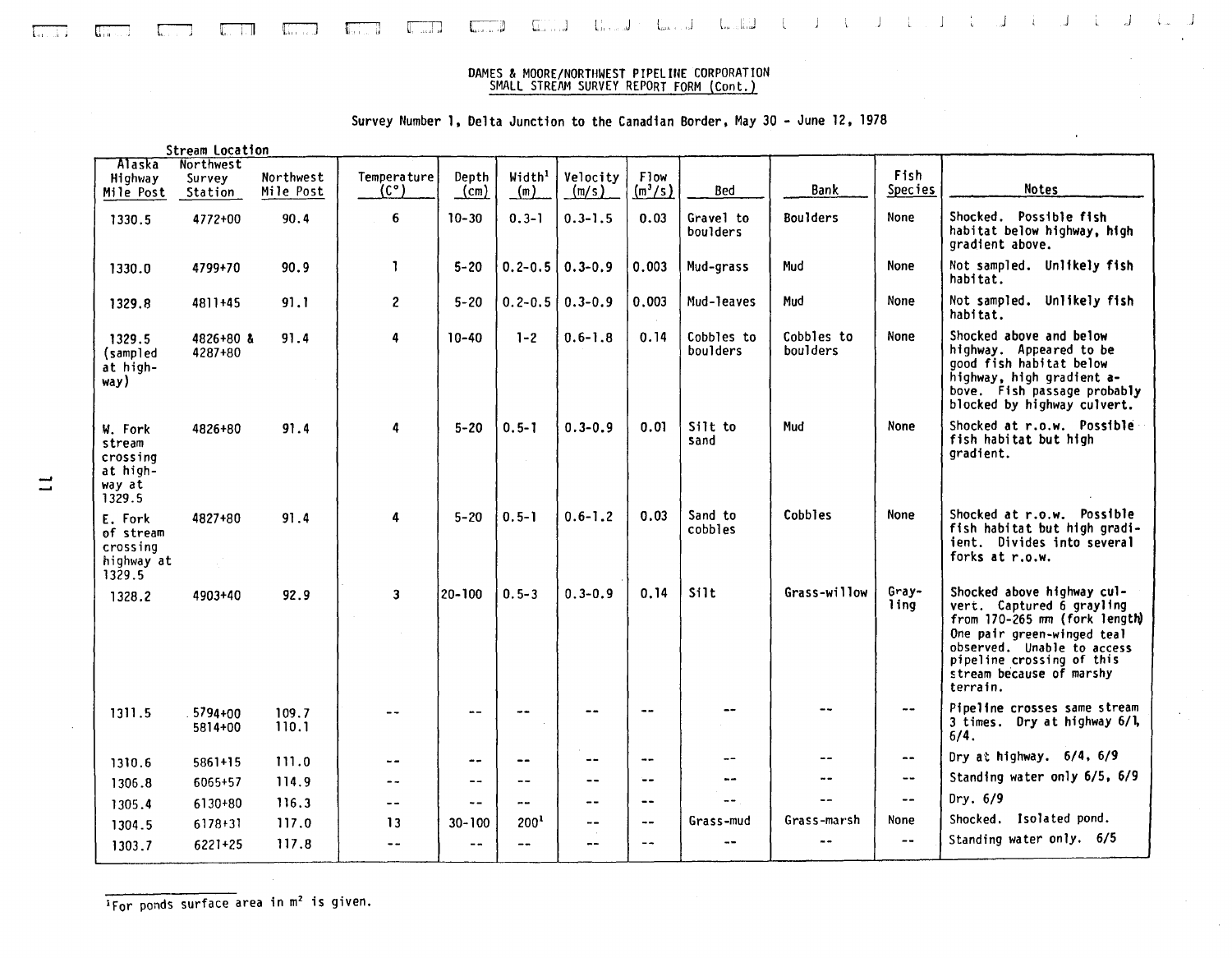$I = \begin{bmatrix} 1 & 1 \end{bmatrix}$ 

 $\mathcal{I} = \mathbb{C}$ 

 $\langle \mathbf{J} \rangle = \langle \mathbf{I} \rangle \langle \mathbf{I} \rangle \langle \mathbf{J} \rangle$ 

ik a

ل, إن الناس، التي تأتي المسلم العام التي التي المسلم التي المسلم المسلم المسلم المسلم التي يقدم التي التي التي

# Survey Number 1, Delta Junction to the Canadian Border, May 30 - June 12, 1978

|                                       | Stream Location                |                        |                              |                        |                                          |                   |                          |                 |                                       |                          |                                                                                                                            |
|---------------------------------------|--------------------------------|------------------------|------------------------------|------------------------|------------------------------------------|-------------------|--------------------------|-----------------|---------------------------------------|--------------------------|----------------------------------------------------------------------------------------------------------------------------|
| <b>Alaska</b><br>Highway<br>Mile Post | Northwest<br>Survey<br>Station | Northwest<br>Mile Post | Temperature<br>$(C^{\circ})$ | Depth<br>$\text{cm}$ ) | Width <sup>1</sup><br>(m)                | Velocitv<br>(m/s) | <b>Flow</b><br>$(m^3/s)$ | Bed             | <b>Bank</b>                           | Fish<br><b>Species</b>   | <b>Notes</b>                                                                                                               |
| 1302.7                                | 6278+20                        | 118.9                  | $\overline{\phantom{a}}$     | $- -$                  |                                          | $-1$              | $\sim$ $-$               | $- -$           | $- -$                                 | $\overline{\phantom{a}}$ | Standing water only. 6/5                                                                                                   |
| 1302.5                                | $6289 + 32$                    | 119.1                  | $\overline{c}$               | $10 - 30$              | $0.2 - 0.4$                              | $0.1 - 0.3$       | 0.003                    | Mud             | Grass                                 | None                     | Not sampled. Unlikely fish<br>habitat. Highway culvert<br>blocked.                                                         |
| 1299.0                                | 6448+60                        | 122.1                  | $- -$                        | $-$                    |                                          |                   | $-$                      |                 |                                       | $-\cdot$                 | Dry at highway. 6/5                                                                                                        |
| 1297.9                                | 6529+20                        | 123.7                  | $\mathbf{3}$                 | $30 - 120$             | $0.4 - 2.0$                              | $0.2 - 0.9$       | $0.03 -$<br>0.06         | Mud             | Grass                                 | None                     | Shocked. Fair fish habitat.<br>Fish passage blocked by<br>highway culvert.                                                 |
| 1297.8                                | 6538+20                        | 123.8                  | $\qquad \qquad -$            | $\sim$ $\sim$          | $ -$                                     |                   | $\blacksquare$           |                 |                                       | $\sim$ $\sim$            | Standing water only 6/5.                                                                                                   |
| 1296.7                                | 6591+00                        | 124.8                  | $\mathbf{3}$                 | $30 - 150$             | $0.4 - 3$                                | $0.2 - 9.9$       | 0.06                     | Mud             | Grass                                 | <b>None</b>              | Shocked. Fair fish habi-<br>tat. Fish passage blocked<br>by highway culvert.                                               |
| 1296.6                                | 6596+00                        | 124.9                  | $2^{\circ}$                  | $30 - 50$              | 2000 <sup>1</sup>                        | $- -$             | $\overline{\phantom{a}}$ | Mud-grass       | Marsh                                 | None                     | Shocked. Isolated pond.                                                                                                    |
| 1293.0                                | 6775+40                        | 128.3                  | $\ddotsc$                    | $\frac{1}{2}$          |                                          | --                | $\bullet$                |                 |                                       | $\blacksquare$           | Standing water only 6/9.                                                                                                   |
| 1291.7                                | 6837+00                        | 129.5                  | --                           | $- -$                  | $\blacksquare$                           | --                | $\sim$ $\sim$            | --              | --                                    | $\sim$ $-$               | Standing water only 6/5, 6/9                                                                                               |
| 1290.6                                | 6890+00                        | 130.4                  | --                           | $-$                    |                                          |                   | $-$                      |                 |                                       | $\blacksquare$           | Standing water only 6/5                                                                                                    |
| 1289.5                                | 6937+91                        | 131.4                  | --                           | $- -$                  |                                          |                   | $-$                      |                 |                                       | $- -$                    | Standing water only 6/5                                                                                                    |
| 1287.1                                | 7056+62                        | 133.6                  | 3                            | $20 - 70$              | $0.3 - 1.0$                              | $ 0.3 - 0.9$      | 0.06                     | Mud             | Grass-shrub                           | None                     | Shocked at and above<br>power line r.o.w. Marginal<br>fish habitat.                                                        |
| 1286.3                                | 7098+20                        | 134.4                  | $2^{\circ}$                  | $10 - 40$              | $0.2 - 1.5$ 0.2-0.6                      |                   | 0.03                     | Mud-grass       | Grass-shrub                           | None                     | Shocked at highway and at<br>power line r.o.w. Marginal<br>fish habitat to power line<br>and unlikely habitat above.       |
| 1285.4                                | 7161+80                        | 135.6                  | $\mathbf{2}$                 | $20 - 80$              | $0.4 - 1.5$ 0.2-0.6                      |                   | 0.03                     | Mud             | Grass-shrub                           | None                     | Seined. Fair fish habitat.                                                                                                 |
| 1283.2                                | 7254+61                        | 137.4                  | 3                            | 20-120                 | $0.4 - 2.0$ 0.3-0.9                      |                   | 0.06                     | Mud             | Grass                                 | None                     | Seined. Fair fish habitat.                                                                                                 |
| 1282.8                                | 7264+60                        | 137.6                  | $\mathbf{2}$                 | $10 - 60$              | $0.3 - 2.0$ 0.3 - 0.9                    |                   | 0.03                     | Mud             | Grass                                 | None                     | Seined. Marginal fish<br>habitat.                                                                                          |
| 1281.1                                | 7359+20                        | 139.4                  | 3                            | $10 - 60$              | $0.4 - 1.0$ 0.3-0.6                      |                   | 0.01                     | Silt to sand    | Moss-shrub                            | None                     | Shocked. Marginal fish<br>habitat. Fish passage pro-<br>bably blocked by highway<br>culvert.                               |
| 1281.0                                | 7364+00                        | 139.5                  | Stream 2<br>Pond 16          | $10 - 30$<br>30-120    | $0.3 - 0.4$ 0.2-0.3<br>2500 <sup>1</sup> |                   | 0.003<br>$-$             | Mud-moss<br>Mud | Shrub-moss<br>Shrub-<br>Equisetum sp. | None<br>None             | Shocked pond and its inlet<br>stream above highway. Un-<br>likely fish habitat. Neg-<br>ligible flow at pipeline<br>r.0.W. |

<sup>1</sup>For ponds surface area in m<sup>2</sup> is given.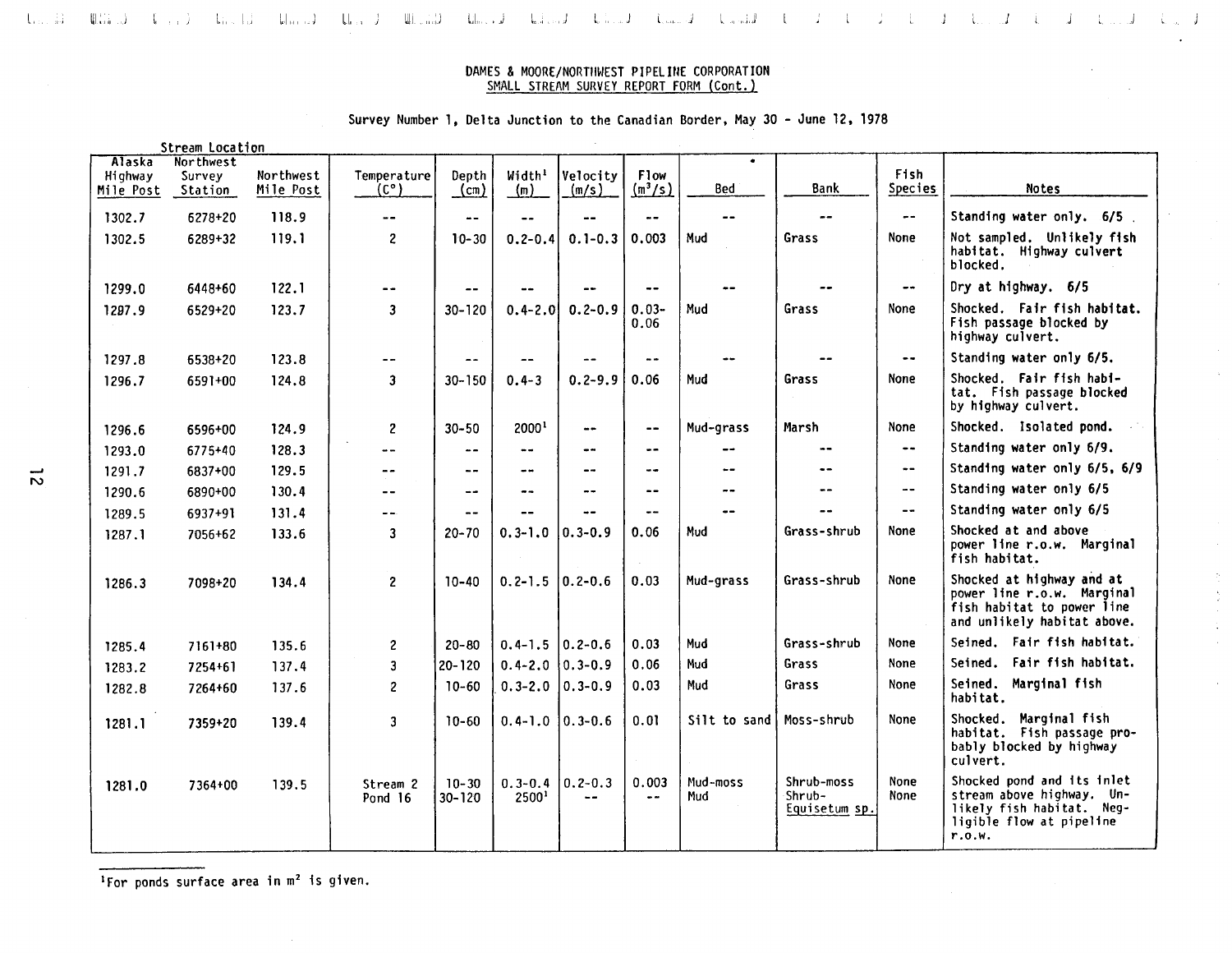### Survey Number 1, Delta Junction to the Canadian Border, May 30 - June 12, 1978

|                                | Stream Location                |                        |                                  |               |                                      |                            |                          |                        |                       |                          |                                                                                                                                                                                                                                                |
|--------------------------------|--------------------------------|------------------------|----------------------------------|---------------|--------------------------------------|----------------------------|--------------------------|------------------------|-----------------------|--------------------------|------------------------------------------------------------------------------------------------------------------------------------------------------------------------------------------------------------------------------------------------|
| Alaska<br>Highway<br>Mile Post | Northwest<br>Survey<br>Station | Northwest<br>Mile Post | Temperature<br>(C <sup>o</sup> ) | Depth<br>(cm) | Width <sup>1</sup><br>$\binom{m}{m}$ | Velocity<br>(m/s)          | <b>Flow</b><br>$(m^3/s)$ | <b>Bed</b>             | <b>Bank</b>           | Fish<br>Species          | <b>Notes</b>                                                                                                                                                                                                                                   |
| 1278.3                         | 7505+60                        | 142.1                  | 10                               | 10-100 l      | $0.5 - 1.5$                          | Negli-<br>ble              | $\overline{\phantom{a}}$ | Silt to<br>sand        | Mud                   | None                     | Shocked pools in creek<br>channel at pipeline. Evi-<br>dence of flow earlier.<br>Unlikely fish habitat.                                                                                                                                        |
| 1276.3                         | 7589+20                        | 143.7                  | $\overline{\phantom{a}}$         | $-$           |                                      |                            | $\blacksquare$           |                        |                       | $\bullet$ $\bullet$      | Standing water only 6/6.                                                                                                                                                                                                                       |
| 1275.6                         | 7620+20                        | 144.3                  | $\overline{c}$                   | $10 - 50$     | $0.3 - 1.2$                          | $0.3 - 0.9$                | 0.003                    | Mud-moss               | Grass                 | None                     | Shocked. Unlikely fish<br>habitat.                                                                                                                                                                                                             |
| 1275.2                         | 7639+20                        | 144.7                  | $\overline{c}$                   | $10 - 30$     | $0.3 - 0.8$                          | 0.3                        | 0.003                    | Mud-moss               | Grass                 | None                     | Shocked pool below highway<br>culvert. Unlikely fish<br>habitat at pipeline r.o.w.<br>Highway culvert is fish<br>block.                                                                                                                        |
| 1274.6                         | 7664+00                        | 145.2                  |                                  | --            | --                                   | --                         | $\sim$ $\sim$            | --                     |                       | $\bullet\bullet$         | Standing water only 6/6                                                                                                                                                                                                                        |
| 1273.7                         | 7707+67                        | 146.0                  |                                  |               |                                      |                            | $- -$                    |                        |                       | $\sim$ $\sim$            | Standing water only 6/6                                                                                                                                                                                                                        |
| 1293.0                         | $7744 + 12$                    | 146.7                  | 3                                | $30 - 150$    | $0.4 - 2.0$                          | $0.3 - 0.9$                | 0.11                     | Silt to<br>gravel      | Mixed vege-<br>tation | None                     | Shocked. Appeared to be<br>good fish habitat especially<br>below highway culvert which<br>is probably a block to fish<br>passage. Sampled from 100m<br>below culvert to above pipe-<br>line $r.o.w.$ on $6/6$ . Re-<br>peated sampling on 6/9. |
| 1271.9                         | 7800+40                        | 147.7                  | $\mathbf{1}$                     | $10 - 30$     | $0.2 - 1.0$                          | 0.2                        | 0.003                    | Grass                  | Grass                 | None                     | Shocked. Unlikely fish<br>habitat.                                                                                                                                                                                                             |
| 1270.4                         | 7868+20                        | 149.0                  | 4                                | $40 - 100$    | $0.5 - 1.5$                          | 0.3                        | 0.03                     | Mud                    | Shrub-moss            | <b>None</b>              | Shocked. Appeared to be<br>good fish habitat up to 100m<br>above highway. Deep pools<br>but no gravel.                                                                                                                                         |
| 1268.0                         | 7986+00                        | 151.3                  | --                               | --            |                                      | --                         | $- -$                    | $\sim$ $\sim$          |                       | $\overline{\phantom{a}}$ | Small isolated pond.                                                                                                                                                                                                                           |
| 1267.9                         | 7992+00                        | 151.4                  | --                               | --            | $-1$                                 |                            | $- -$                    | $-$                    |                       | $\bullet$                | Small isolated pond.                                                                                                                                                                                                                           |
| 1266.5                         | 8079+40                        | 153.0                  | 5                                | 30-100        | $0.4 - 2$                            | $0.3 - 0.9$                | 0.11                     | Silt to<br>grave1      | Grass-shrub           | None                     | Shocked above and below<br>highway and seined at pipe-<br>line r.o.w. Appeared to be<br>good fish habitat but high-<br>way culvert is definite fish<br>block.                                                                                  |
| 1262.3<br>1262.3               | 8218+12<br>8220+12             | 155.6<br>155.7         | 5<br>5.                          | $10 - 50$     | $10-40$   0.2-1.5<br>$0.2 - 1.5$     | $0.2 - 0.6$<br>$0.2 - 0.6$ | 0.006<br>0.01            | Grass-mud<br>Grass-mud | Grass<br>Grass        | None<br>None             | Shocked at single highway<br>crossing and seined at pipe-<br>line crossings. Marginal<br>fish habitat.                                                                                                                                         |
| 1258.7                         | 8379+00                        | 158.6                  | $\overline{\mathbf{3}}$          |               | $20 - 80$   0.2-2.0   0.3-0.9        |                            | 0.03                     | Grass-mud              | Moss-willow           | None                     | Seined several poorly de-<br>fined tributaries to Silver<br>Creek.                                                                                                                                                                             |

\_<br>ω

 $\sim$ 

,... . ............... **,,"rf':'lr""n :'1....."":"1** ~" **m'** ~('" **ni""n**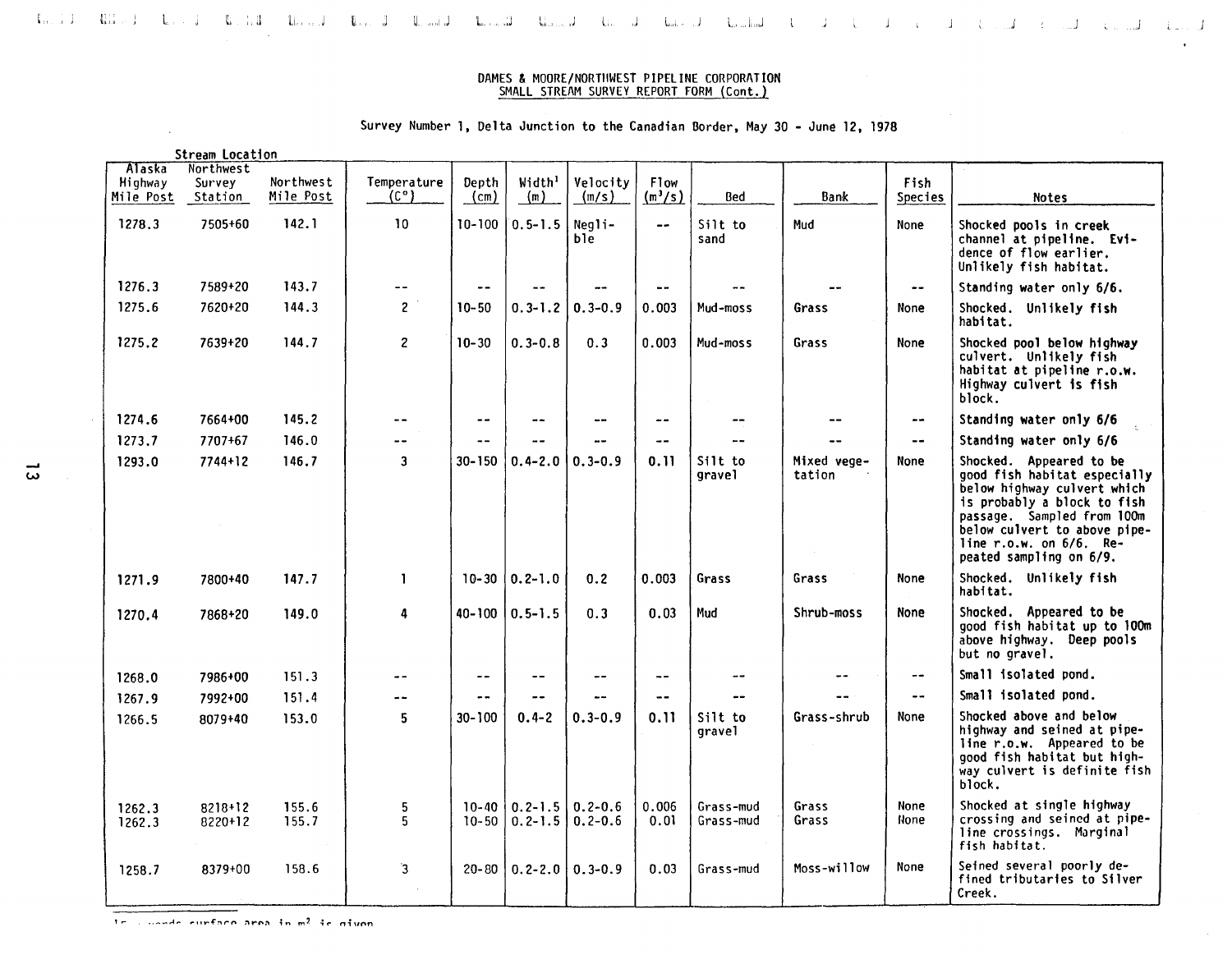لابتداء الأستراب الجاريا الجاريا في المستراب المستراب المستراب المستطرب المستطرب المستراب المستراب المستراب المستط<br>المستراب المستراب الجاري المستراب المستراب المستراب المستراب المستطرب المستطرب المستراب المستراب المستطرب

# Survey Number I, Delta Junction to the Canadian Border, May 30 - June 12, 1978

|           | Stream Location                  |           |                              |                      |                     |                |                             |                           |                        |                             |                                                                                                                                                |
|-----------|----------------------------------|-----------|------------------------------|----------------------|---------------------|----------------|-----------------------------|---------------------------|------------------------|-----------------------------|------------------------------------------------------------------------------------------------------------------------------------------------|
| Alaska    | Northwest                        |           |                              |                      |                     |                |                             |                           |                        |                             |                                                                                                                                                |
| Highway   | Survey                           | Northwest | Temperature<br>$(C^{\circ})$ | Depth                | Width <sup>1</sup>  | Velocity       | <b>F1ow</b>                 | Bed                       | Bank                   | Fish<br><b>Species</b>      | Notes                                                                                                                                          |
| Mile Post | Station                          | Mile Post |                              | $\frac{\text{cm}}{}$ | (m)                 | (m/s)          | $(m^3/s)$                   |                           |                        |                             |                                                                                                                                                |
| 1253.1    | 8669+20                          | 164.2     | $\frac{1}{2}$                | $- -$                | --                  |                | $-1$                        |                           |                        | $\sim$ $\sim$               | Standing water only 6/7                                                                                                                        |
| 1252.8    | 8688+20<br>(Tenmile<br>Creek)    | 164.5     | 12                           | $30 - 150$           | $0.5 - 2.5$         | $0.6 - 1.5$    | 0.17                        | Silt to<br>gravel         | Mixed vege-<br>tation  | None                        | Shocked from below highway<br>to pipeline r.o.w. Appeared<br>to be good fish habitat.<br>Some fast water stretches<br>may limit fish movement. |
| 1242.0    | 9235+20                          | 174.9     | $\omega$ $\rightarrow$       | $\ddotsc$            | $- -$               |                | $\overline{\phantom{a}}$    |                           |                        | $-\,$ $\,$                  | Standing water only 6/7.                                                                                                                       |
| 1241.2    | 9277+00                          | 175.7     | $ -$                         | ∸-                   |                     | --             | $\overline{\phantom{m}}$ .  |                           |                        | $\sim$ $-$                  | Dry at highway 6/7.                                                                                                                            |
| 1240.6    | 9309+50                          | 176.3     | 15                           | 200                  | 525                 | $-1$           | --                          | Mud                       | Grass-shrub            | None                        | Shocked Series of small<br>ponds with intermittent flow<br>between ponds.                                                                      |
| 1239.3    | 9369+60                          | 177.4     | $-$                          | --                   |                     |                | $- -$                       |                           |                        | $- -$                       | Negligible flow 6/7.                                                                                                                           |
| 1236.7    | 9501+00                          | 179.9     | 8                            | $20 - 60$            | $0.3 - 1.2$         | $0.2 - 0.6$    | 0.01                        | Mud                       | Grass-mud              | None                        | Seined. Unlikely fish<br>habitat. Area below pipe-<br>line has been dug out for<br>drainage.                                                   |
| 1236.3    | 9520+00                          | 180.3     | 13                           | 40-100               | $0.4 - 2.0$ 0.2-0.9 |                | 0.08                        | Mud                       | Grass-mud              | None                        | Shocked. Fair fish habitat.                                                                                                                    |
| 1235.9    | 9535+50                          | 180.6     | $ \sim$                      | $10 - 30$            | $0.2 - 1.0$         | $0.1 - 1.0$    | 1.003                       | Grass                     | Grass                  | None                        | Not sampled. Unlikely fish<br>habitat.                                                                                                         |
| 1235.9    | 9538+00                          | 180.6     | 5                            | $20 - 50$            | $0.3 - 1.2$ 0.2-0.6 |                | 0.01                        | Mud                       | Grass-mud              | <b>None</b>                 | Shocked. Unlikely fish<br>habitat, but becomes fair<br>after confluence with above<br>stream.                                                  |
| 1234.7    | 9600+60                          | 181.8     | 6                            | 140-120              | $ 0.3 - 1.8$        | $0.2 - 0.6$    | 0.03                        | Mud                       | Grass-mud              | None                        | Shocked. Fair fish habitat<br>below highway.                                                                                                   |
| 1234.3    | 9617+60                          | 182.2     | $-$                          |                      |                     |                | $ -$                        |                           |                        | $-$                         | Standing water only 6/8.                                                                                                                       |
| 1234.2    | 9623+60<br>(Sweetwater<br>Creek) | 182.3     | 8                            | 40-100               | $ 0.4 - 2.0$        | $0.2 - 0.6$    | 0.06                        | Mud                       | Grass                  | <b>None</b>                 | Shocked above and below<br>highway. Fair fish habitat.                                                                                         |
| 1232.1    | 9739+20                          | 184.4     | $\frac{1}{2}$                | $30 - 60$            | $ 0.4 - 1.5 $       | $0.1 - 0.6$    | 0.01                        | Grass-mud                 | Grass-moss             | None                        | Shocked. Unlikely fish<br>habitat near pipeline, pos-<br>sible habitat downstream.                                                             |
| 1230.3    | 9788+80                          | 185.4     | 17                           | 200                  | 300 <sup>1</sup>    | $- -$          | $- -$                       | Mud                       | Grass-willow           | None                        | Shocked. Isolated pond.                                                                                                                        |
| 1225.0    | 10025+00                         | 189.9     | $\sim$ $\sim$                | $- -$                | $-$                 | $\sim$ $\sim$  | $\rightarrow$ $\rightarrow$ |                           |                        | $\rightarrow$ $\rightarrow$ | Isolated pond off the r.o.w.                                                                                                                   |
| 1224.5    | 10052+00                         | 190.4     | 20                           | 150                  | irreq.              | $\blacksquare$ | $\rightarrow$ $\rightarrow$ | Mud-aquatic<br>vegetation | Grass-shrub-<br>muskeg | None                        | Shocked. Frost created<br>polyhedra with standing<br>water in bog matrix. Un-<br>likely fish habitat.                                          |

 $\mathcal{L}_{\mathcal{A}}$ 

 $1$ For ponds surface area in  $m<sup>2</sup>$  is given.

 $\sim$